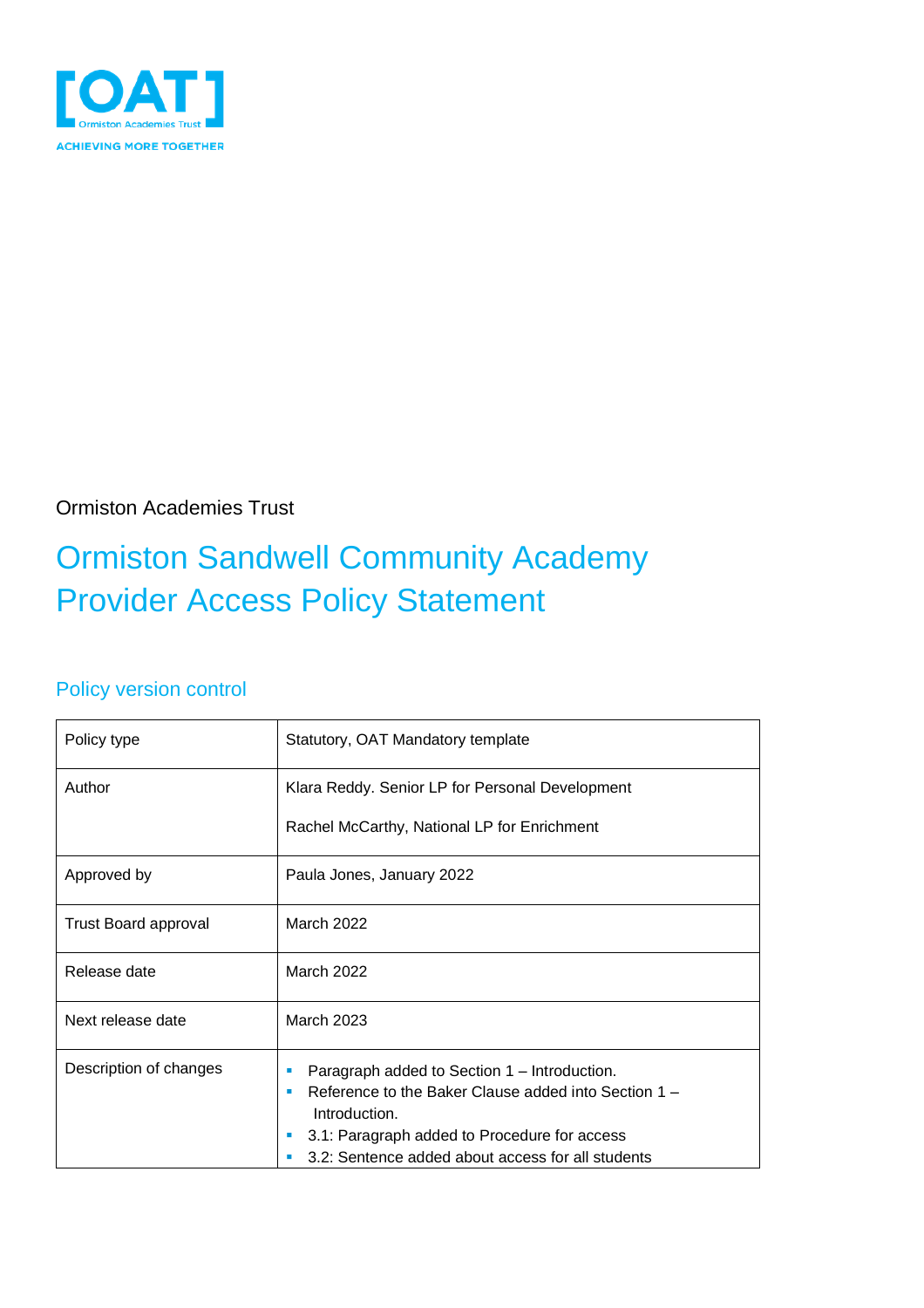

| Policy template is changed to Mandatory OAT. All OAT<br>academies must now use this OAT template for their provider<br>access policy. |
|---------------------------------------------------------------------------------------------------------------------------------------|
|---------------------------------------------------------------------------------------------------------------------------------------|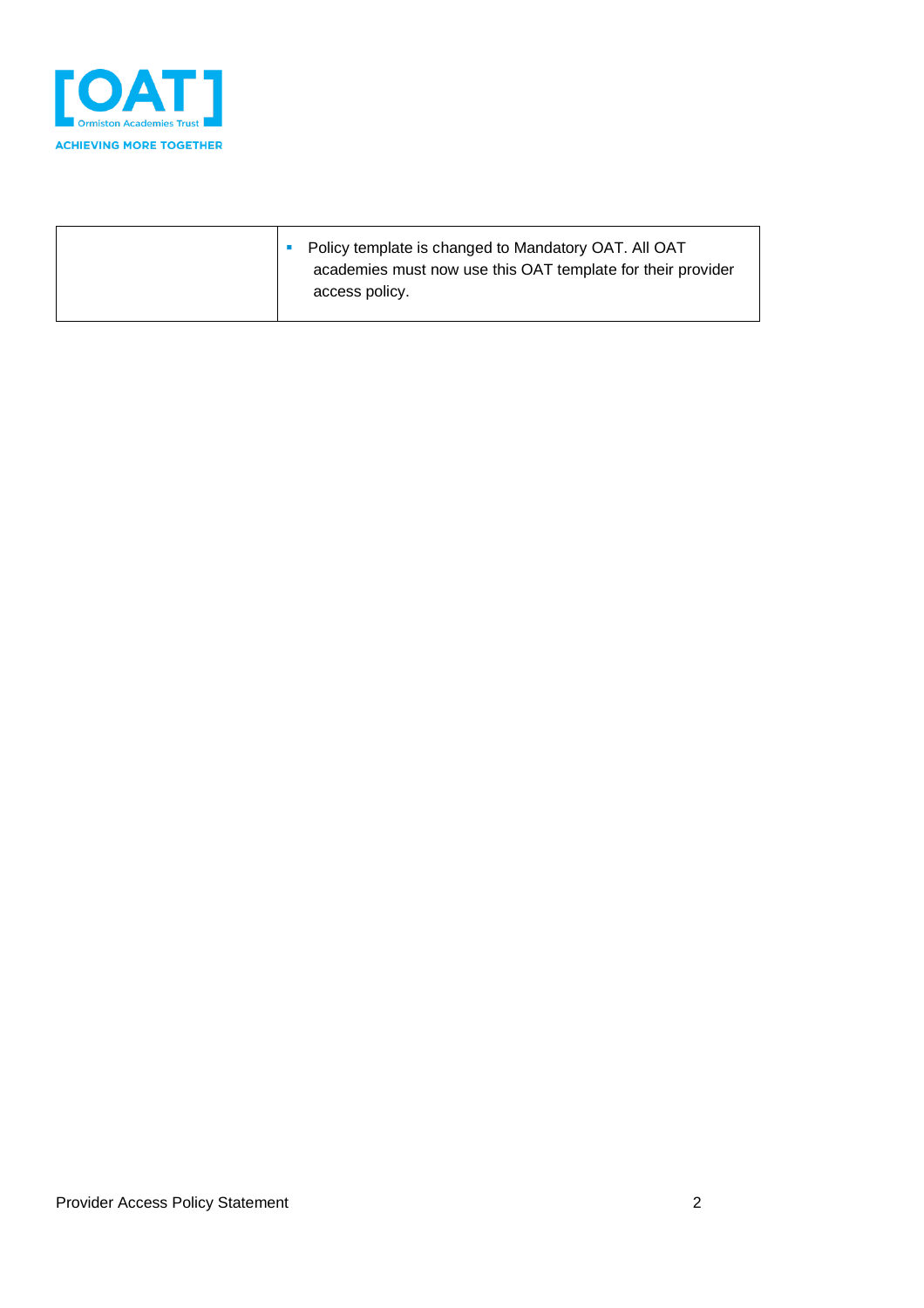

## **Contents**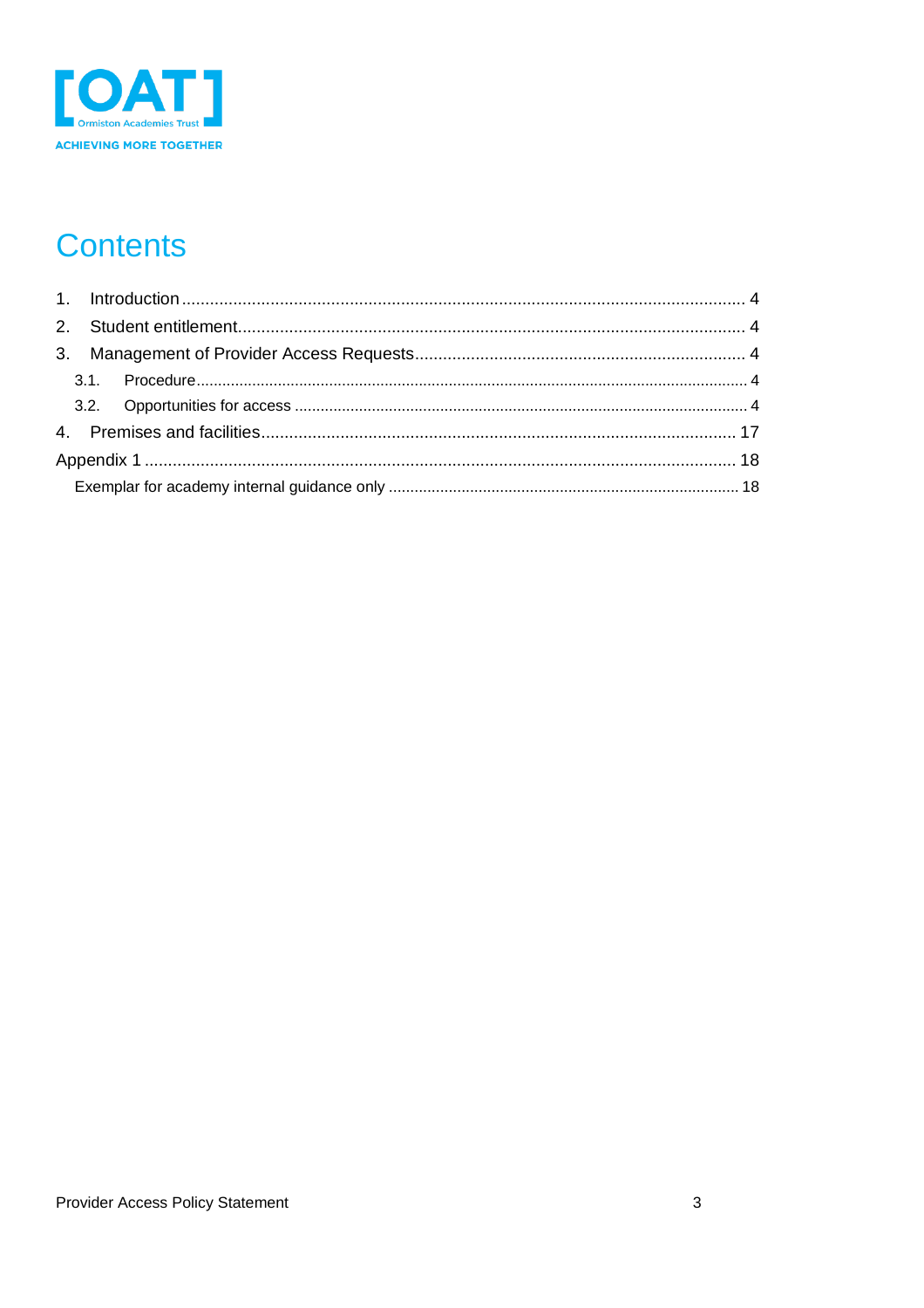

### <span id="page-3-0"></span>1. Introduction

- 1.1. Ormiston Sandwell Community Academy is committed to supporting our students to make informed decisions about their future pathways. We act impartially, in line with our statutory duties, to ensure that we promote a full range of academic routes, technical routes and apprenticeships. We believe that it is vital to ensure that all pupils are aware of the benefits of apprenticeships, T levels and other approved technical qualifications and can consider them, alongside academic options, when making decisions about their next steps.
- 1.2. This policy statement sets out the school's arrangements for managing the access of providers to pupils at the school for the purposes of giving them information about the provider's education or training offer. This complies with the school's legal obligations under Section 42B of the Education Act 1997, as well as the legal duty known as the 'Baker Clause', 2018.

### <span id="page-3-1"></span>2. Student entitlement

- 2.1. Students in years 8-11/ are entitled:
- To find out about technical education qualifications and apprenticeships opportunities, as part of a careers programme which provides information on the full range of education and training options available at each transition point.
- **•** To hear from a range of local providers about the opportunities they offer, including technical education and apprenticeships – through options evenings, assemblies and group discussions and taster events.
- To understand how to make applications for the full range of academic and technical courses.

### <span id="page-3-2"></span>3. Management of Provider Access Requests

#### <span id="page-3-3"></span>3.1. Procedure

3.1.1. A provider wishing to request access should contact Name and Role.

**■ Telephone**: <del>############</del> Email: <del>##############</del>

3.1.2. The academy will then work with providers to identify the most effective opportunity for them to share information about education and training opportunities. The Careers Leader will prepare for each provider visit by notifying students and their parents to consult the provider website for background information, including details of the courses and qualifications that the provider offers and their Ofsted grade.

#### <span id="page-3-4"></span>3.2. Opportunities for access

3.2.1. A number of events, integrated into the school careers programme, will offer providers an opportunity to come into school to speak to pupils and/or their parents. The academy will make provider visits available to all students in the relevant year group.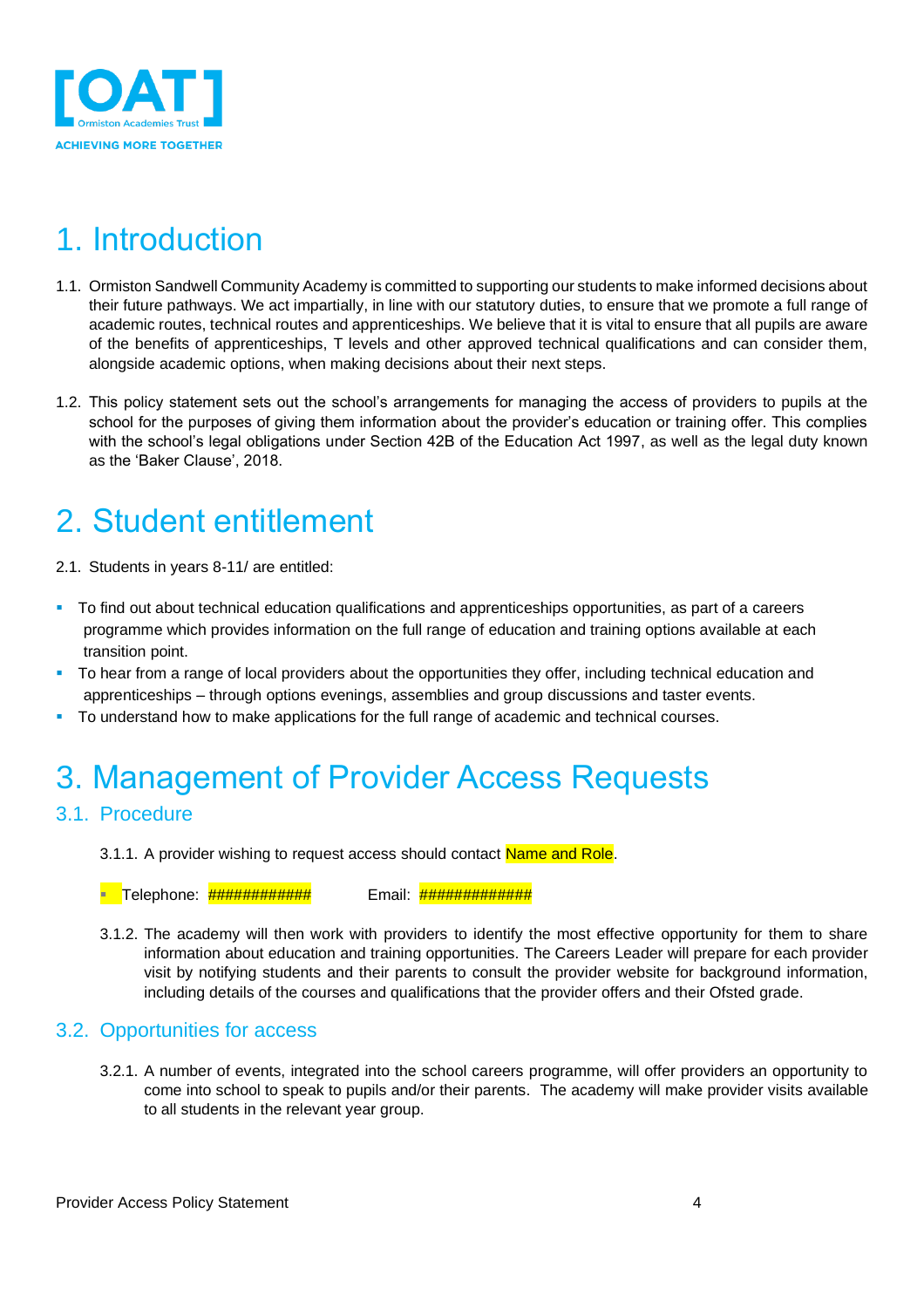

### **Careers, Employability and Enterprise Audit across the Curriculum**

| Curriculum area         |                                                                                                                                                                                                                                                                                                                                                              |                                                                                                                                                                                                                                   | L4S/PSHE                                                                                                                                                                                                                                                                                                                                                                                                                                                               | <b>Staff</b>                                                                                                                                                                                                                                                                                                                                                                                                                                                                                                                                                      | <b>SKA</b>                                                                                                                                                                                                                                                                                                                                                                                                                                                                                                                                             |
|-------------------------|--------------------------------------------------------------------------------------------------------------------------------------------------------------------------------------------------------------------------------------------------------------------------------------------------------------------------------------------------------------|-----------------------------------------------------------------------------------------------------------------------------------------------------------------------------------------------------------------------------------|------------------------------------------------------------------------------------------------------------------------------------------------------------------------------------------------------------------------------------------------------------------------------------------------------------------------------------------------------------------------------------------------------------------------------------------------------------------------|-------------------------------------------------------------------------------------------------------------------------------------------------------------------------------------------------------------------------------------------------------------------------------------------------------------------------------------------------------------------------------------------------------------------------------------------------------------------------------------------------------------------------------------------------------------------|--------------------------------------------------------------------------------------------------------------------------------------------------------------------------------------------------------------------------------------------------------------------------------------------------------------------------------------------------------------------------------------------------------------------------------------------------------------------------------------------------------------------------------------------------------|
|                         |                                                                                                                                                                                                                                                                                                                                                              | 15/06/2021<br><b>Date</b>                                                                                                                                                                                                         |                                                                                                                                                                                                                                                                                                                                                                                                                                                                        |                                                                                                                                                                                                                                                                                                                                                                                                                                                                                                                                                                   |                                                                                                                                                                                                                                                                                                                                                                                                                                                                                                                                                        |
| Year<br>group           | <b>How does</b><br>your subject<br>contribute to<br>the Careers,<br>Employabilit<br>y and<br><b>Enterprise</b><br>curriculum?                                                                                                                                                                                                                                | What are the<br>activities<br>used?                                                                                                                                                                                               | Developing yourself<br>through careers,<br>employability and<br>enterprise<br>education                                                                                                                                                                                                                                                                                                                                                                                | Learning about careers<br>and the world of work                                                                                                                                                                                                                                                                                                                                                                                                                                                                                                                   | Developing your career<br>management,<br>employability and<br>enterprise skills                                                                                                                                                                                                                                                                                                                                                                                                                                                                        |
| $\overline{\mathbf{z}}$ | L <sub>4</sub> S<br><b>SESSIONS:</b><br>Students<br>explore what<br>is meant by<br>the term<br>"aspirations"<br>in a range of<br>contexts,<br>including<br>higher<br>education<br>and<br>enterprise.<br>In addition,<br>students<br>identify ways<br>of achieving<br>their full<br>potential and<br>achieve their<br>aspirations<br>by identifying<br>coping | Group/paired<br>discussions<br>Case studies<br>Talking with<br>industry<br>experts<br>Differentiate<br>d questioning<br>Display<br>pieces<br>Self-<br>evaluation<br>Voting<br>Class debates<br>Matching<br>definitions<br>Quizzes | 1. Students<br>evaluate their self-<br>confidence and<br>self-esteem<br>regarding a number<br>of different issues<br>relating to<br>employability, such<br>as communicating<br>with others, leading<br>a team and self-<br>management.<br>2. Students explore<br>how they can<br>overcome barriers<br>to aspirations by<br>being resilient and<br>evaluate the<br>importance of this<br>trait.<br>3. Students look at a<br>range of scenarios<br>linked to life skills | 4) Students define what<br>is meant by a "career"<br>and explore the journey<br>of a range of<br>professionals to show<br>that there is rarely a<br>linear approach to<br>"finding your right<br>career".<br>Students also have the<br>opportunity to talk with<br>industry professionals<br>about their professional<br>journey, during<br>Enterprise Day.<br>5) Students explore<br>different types of work:<br>charity, voluntary,<br>forced labour and paid<br>work. Then, consider<br>the pros and cons of<br>each type of work,<br>reflecting on a range of | 10) Students create a<br>"sphere of influence" to<br>identify their network<br>of family and friends, as<br>well as other people<br>who can support them<br>in their journey through<br>life. They consider how<br>strong these<br>connections are and<br>how they might change<br>over the course of their<br>life.<br>11) Students evaluate<br>their SMART targets<br>from KS2 into KS3 and<br>identify strategies to<br>further improve their<br>goals. At Year 7 this<br>focuses on transition<br>into Secondary<br>Schooling.<br>12) Students are |
|                         | strategies                                                                                                                                                                                                                                                                                                                                                   |                                                                                                                                                                                                                                   | and careers (such                                                                                                                                                                                                                                                                                                                                                                                                                                                      |                                                                                                                                                                                                                                                                                                                                                                                                                                                                                                                                                                   | introduced to the OSCA                                                                                                                                                                                                                                                                                                                                                                                                                                                                                                                                 |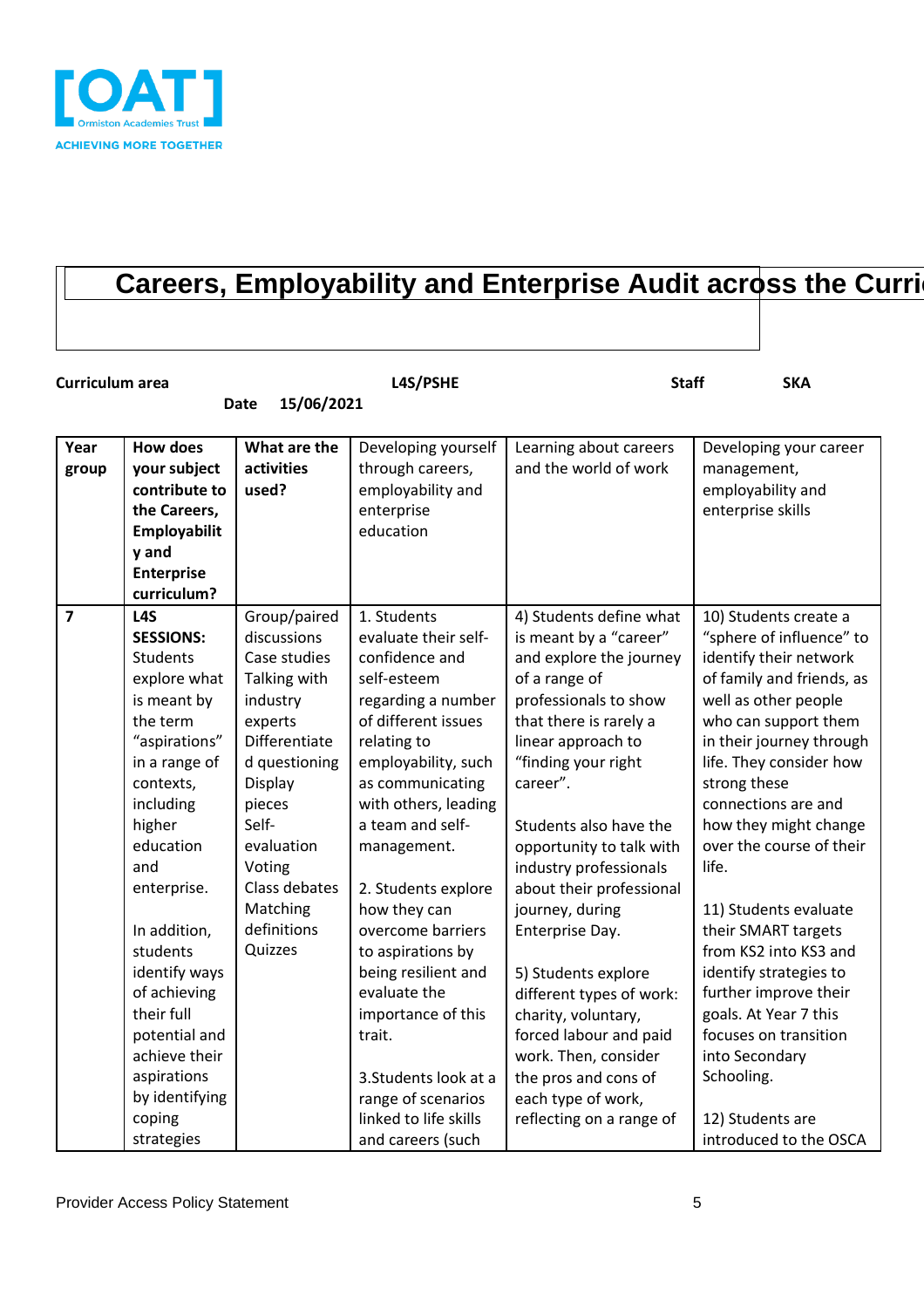

| that could     | as, problem-         | factors, such as health   | values (Opportunity,        |
|----------------|----------------------|---------------------------|-----------------------------|
| aid their      | solving) and         | and happiness.            | Scholarship,                |
| resilience in  | compare their own    |                           | Compassion, Aspiration)     |
| stressful      | strengths in dealing | 6) During Enterprise      | and are signposted          |
| situations,    | with them.           | Day, students are         | within the L4S sessions.    |
| including      | Students also,       | challenged to set up      | Where a student             |
| higher         | explore how they     | their own business. This  | demonstrates these          |
| education      | can apply different  | involves budgeting,       | core values are             |
| and work life. | coping strategies    | time-management,          | awarded achievement         |
|                | throughout life to   | setting targets and       | points.                     |
| Students       | enable them to be    | dealing with outside      |                             |
| evaluate       | resilient.           | industry experts. During  | In addition, students       |
| their SMART    |                      | this activity, students   | speak with industry         |
| targets from   |                      | gain a better             | experts during              |
| KS2 into KS3   |                      | understanding how         | Enterprise Day which        |
| and identify   |                      | different business        | allow them to build         |
| strategies to  |                      | organisations are         | communication skills,       |
| further        |                      | structured.               | creativity and              |
| improve their  |                      |                           | enterprise.                 |
| goals. At Year |                      | 7) Students research a    |                             |
| 7 this focuses |                      | variety of websites to    | Through the "Eco-           |
| on transition  |                      | research labour market    | awareness" challenge        |
| into           |                      | information.              | students explore            |
| Secondary      |                      |                           | innovative ways to          |
| School.        |                      | 8) Students explore       | reduce landfill in          |
|                |                      | discrimination,           | Tividale. This activity     |
| <b>DROP-</b>   |                      | prejudice and             | requires students to        |
| <b>DOWN</b>    |                      | stereotypes, in a range   | practise a variety of       |
| DAYS:          |                      | of context. For example,  | skills, such as problem-    |
| Students       |                      | disability, gender        | solving, prioritisation,    |
| develop their  |                      | inequality, racism, anti- | strategic thinking and      |
| career         |                      | Semitism and              | decision-making.            |
| management     |                      | homophobia.               |                             |
|                |                      |                           |                             |
| employability  |                      |                           | 13) Students learn          |
| and            |                      | 8) Students explore how   | about financial             |
| enterprise     |                      | laws protect them. This   | transactions, budget        |
| skills through |                      | includes: Human Rights,   | their food intake and       |
| the "Eco-      |                      | Equality Act, Children's  | leisure activities (this is |
| awareness"     |                      | Rights. Students use      | linked to the topic of      |
| challenge.     |                      | these laws to consider    | healthy living).            |
| Students are   |                      | what issues would arise   | In addition, students       |
| challenged to  |                      | if they were not in       | cover saving, loans and     |
| come up with   |                      | place.                    | interest rates, as well     |
|                |                      |                           |                             |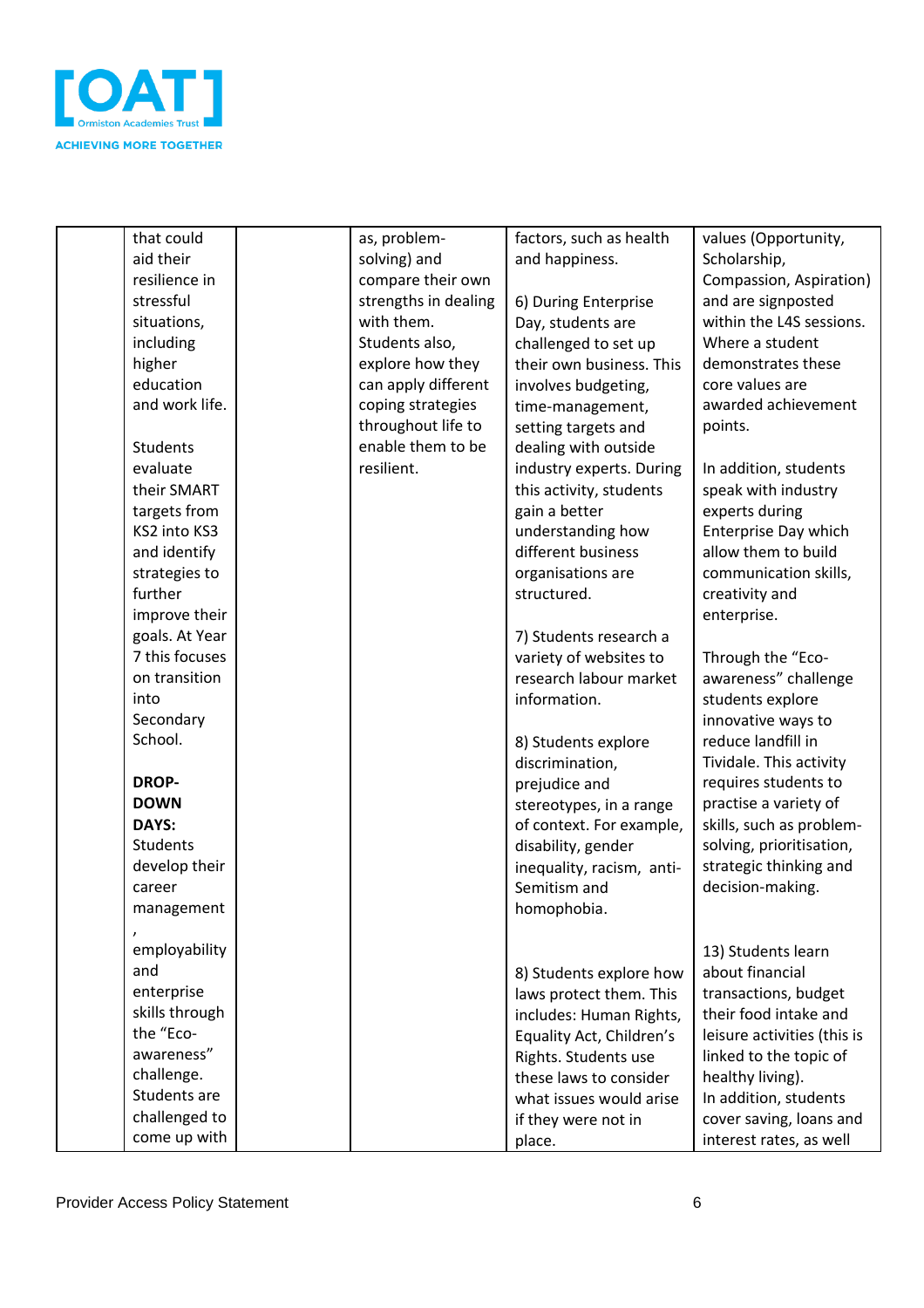

|   | innovative<br>ways to<br>reduce |              |                      | 9) Students learn about                      | as, explore different<br>types of financial<br>products. |
|---|---------------------------------|--------------|----------------------|----------------------------------------------|----------------------------------------------------------|
|   | landfill in                     |              |                      | child labour, slave<br>labour both in the UK |                                                          |
|   | Tividale. This                  |              |                      | and the wider world.                         | 14) Students consider                                    |
|   | activity                        |              |                      | Students look at the                         | how secondary school                                     |
|   | requires                        |              |                      | <b>British Law regarding</b>                 | differs from primary                                     |
|   | students to<br>practise a       |              |                      | employment age to<br>debate "Should the      | and<br>consider the                                      |
|   | variety of                      |              |                      | legal age to the right to                    | opportunities available                                  |
|   | skills, such as                 |              |                      | work be lowered?"                            | to them at secondary                                     |
|   | problem-                        |              |                      |                                              | school and how they                                      |
|   | solving,                        |              |                      |                                              | can take advantage of                                    |
|   | prioritisation,                 |              |                      |                                              | these opportunities.                                     |
|   | strategic<br>thinking and       |              |                      |                                              | 15) Students regularly                                   |
|   | decision-                       |              |                      |                                              | review their next steps                                  |
|   | making.                         |              |                      |                                              | using a combination of                                   |
|   |                                 |              |                      |                                              | self-reflection, tutor                                   |
|   |                                 |              |                      |                                              | input and class<br>discussions.                          |
|   |                                 |              |                      |                                              |                                                          |
|   |                                 |              |                      |                                              | 16) During Enterprise                                    |
|   |                                 |              |                      |                                              | Day, students prepare                                    |
|   |                                 |              |                      |                                              | and present their                                        |
|   |                                 |              |                      |                                              | innovative ideas to their                                |
|   |                                 |              |                      |                                              | peers and industry<br>experts.                           |
|   |                                 |              |                      |                                              |                                                          |
|   |                                 |              |                      |                                              | 17) In Year 7 students                                   |
|   |                                 |              |                      |                                              | engage with transition                                   |
|   |                                 |              |                      |                                              | activities to prepare<br>them for change. They           |
|   |                                 |              |                      |                                              | consider: how to form                                    |
|   |                                 |              |                      |                                              | positive relationships,                                  |
|   |                                 |              |                      |                                              | strategies to deal with                                  |
|   |                                 |              |                      |                                              | change, explore how                                      |
|   |                                 |              |                      |                                              | change can be a<br>positive thing.                       |
| 8 | L <sub>4</sub> S                | Group/paired | 1. Students          | 4) Students explore the                      | 10) Students review                                      |
|   | <b>SESSIONS:</b>                | discussions  | evaluate their self- | different routes to a                        | their "sphere of                                         |
|   | Students                        | Case studies | confidence and       | range of careers, with a                     | influence" to identify                                   |
|   | explore their                   |              | self-esteem          | focus on college and                         | their network of family                                  |
|   | aspirations                     |              | regarding a number   | sixth form opportunities                     | and friends, as well as                                  |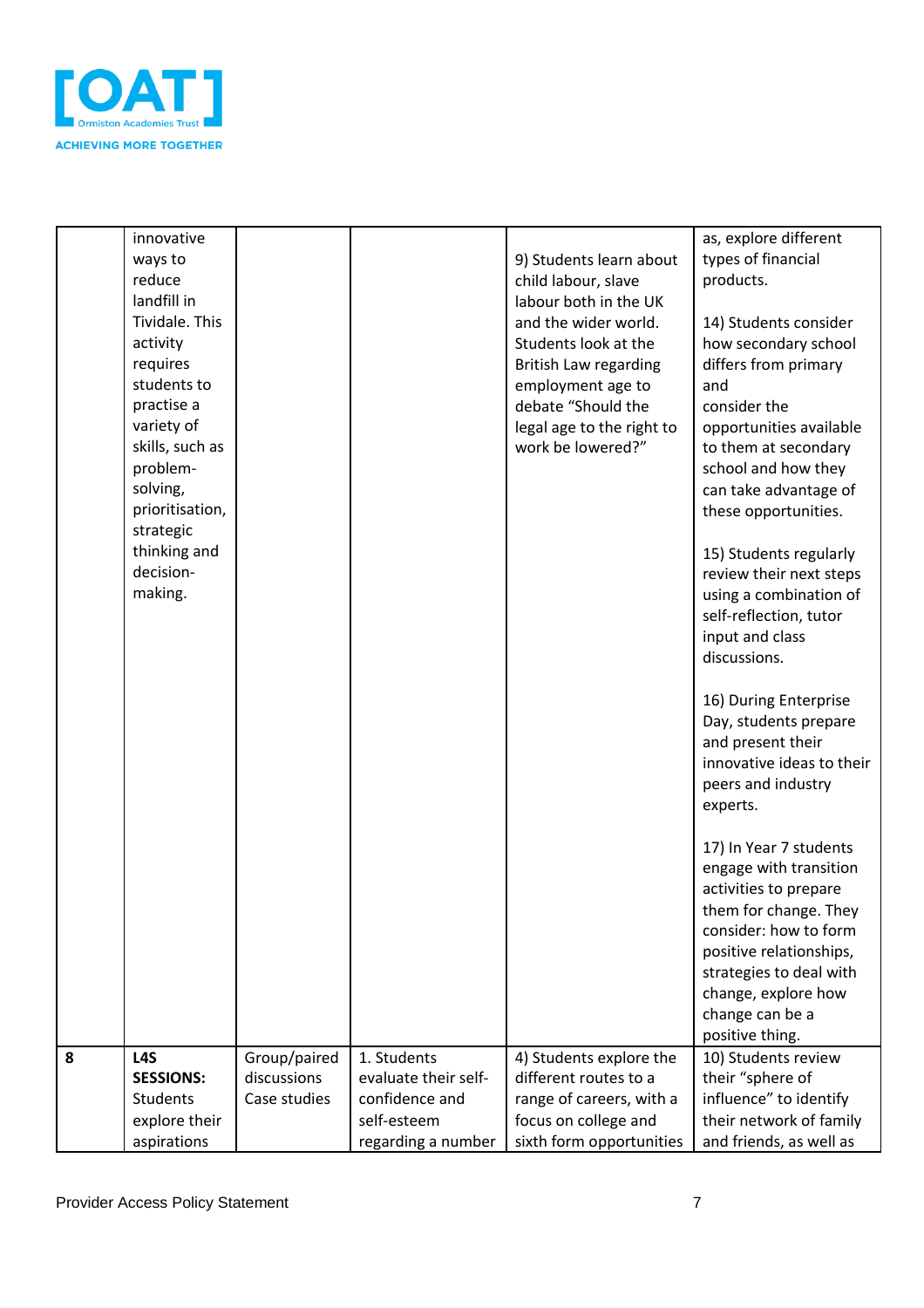

| and what it     | Talking with  | of different issues   | such as apprenticeships, | other people who can       |
|-----------------|---------------|-----------------------|--------------------------|----------------------------|
| means to        | industry      | relating to           | university and on the    | support them in their      |
| leave our       | experts       | employability, such   | job learning.            | journey through life.      |
| "comfort        | Differentiate | as communicating      |                          | They consider how          |
| zone".          | d questioning | with others, leading  | Students also have the   | strong these               |
|                 | Display       | a team and self-      | opportunity to talk with | connections are and        |
| In addition,    | pieces        | management. In        | industry professionals   | how they might change      |
| students        | Self-         | addition, students    | about their professional | over the course of their   |
| identify self-  | evaluation    | analyse why some      | journey, during          | life.                      |
| management      | Voting        | find it hard to work  | Enterprise Day.          |                            |
| skills and      | Class debates | as a team, focusing   |                          | 11) Students evaluate      |
| behaviours      | Matching      | on consideration of   | 5) Students re-visit     | their SMART targets        |
| that are        | definitions   | others and            | different types of work: | from Year 7 into Year 8    |
| advantageou     | Quizzes       | diplomacy.            | charity, voluntary,      | and identify strategies    |
| s in careers,   |               |                       | forced labour and paid   | to further improve their   |
| employability   |               | 2. Students explore   | work. Then, evaluate     | goals. At Year 8 this      |
| and             |               | how they can          | the pros and cons of     | focuses on academic        |
| enterprise      |               | overcome barriers     | each type of work,       | and well-being targets.    |
| education.      |               | to aspirations by     | reflecting on a range of |                            |
|                 |               | becoming self-        | factors, such as health  | 12) Students review the    |
| Students        |               | managers and          | and happiness.           | OSCA values and are        |
| evaluate        |               | detail the steps      |                          | signposted within the      |
| their SMART     |               | they need to take     | 6) During Enterprise     | L4S sessions. Where a      |
| targets from    |               | to become a           | Day, students are        | student demonstrates       |
| Year 7 into     |               | successful self-      | challenged to set up     | these core values are      |
| Year 8 and      |               | manager.              | their own business. This | awarded achievement        |
| identify        |               |                       | involves budgeting,      | points.                    |
| strategies to   |               | 3. Students review a  | time-management,         |                            |
| further         |               | range of scenarios    | setting targets and      | Through the "Sports        |
| improve their   |               | linked to life skills | dealing with outside     | Leadership" challenge      |
| goals. At Year  |               | and careers (such     | industry experts. During | students practise a        |
| 8 this focuses  |               | as, team building)    | this activity, students  | variety of skills, such as |
| on academic     |               | and review their      | gain a better            | team development,          |
| and well-       |               | own strengths in      | understanding how        | ethical practice, self-    |
| being           |               | dealing with them.    | different business       | awareness and              |
| targets.        |               | Students also         | organisations are        | collective responsibility. |
|                 |               | evaluate upon         | structured.              |                            |
|                 |               | coping strategies     |                          | In addition, students      |
| <b>DROP-</b>    |               | introduced to them    | 7) Students research a   | speak with industry        |
| <b>DOWN</b>     |               | in Year 7 and         | variety of websites to   | experts during             |
| DAYS:           |               | consider which        | research labour market   | Enterprise Day which       |
| <b>Students</b> |               | coping strategies     | information and          | allow them to build        |
| develop their   |               | are the most          | describe new industries. | communication skills,      |
| career          |               | effective.            |                          |                            |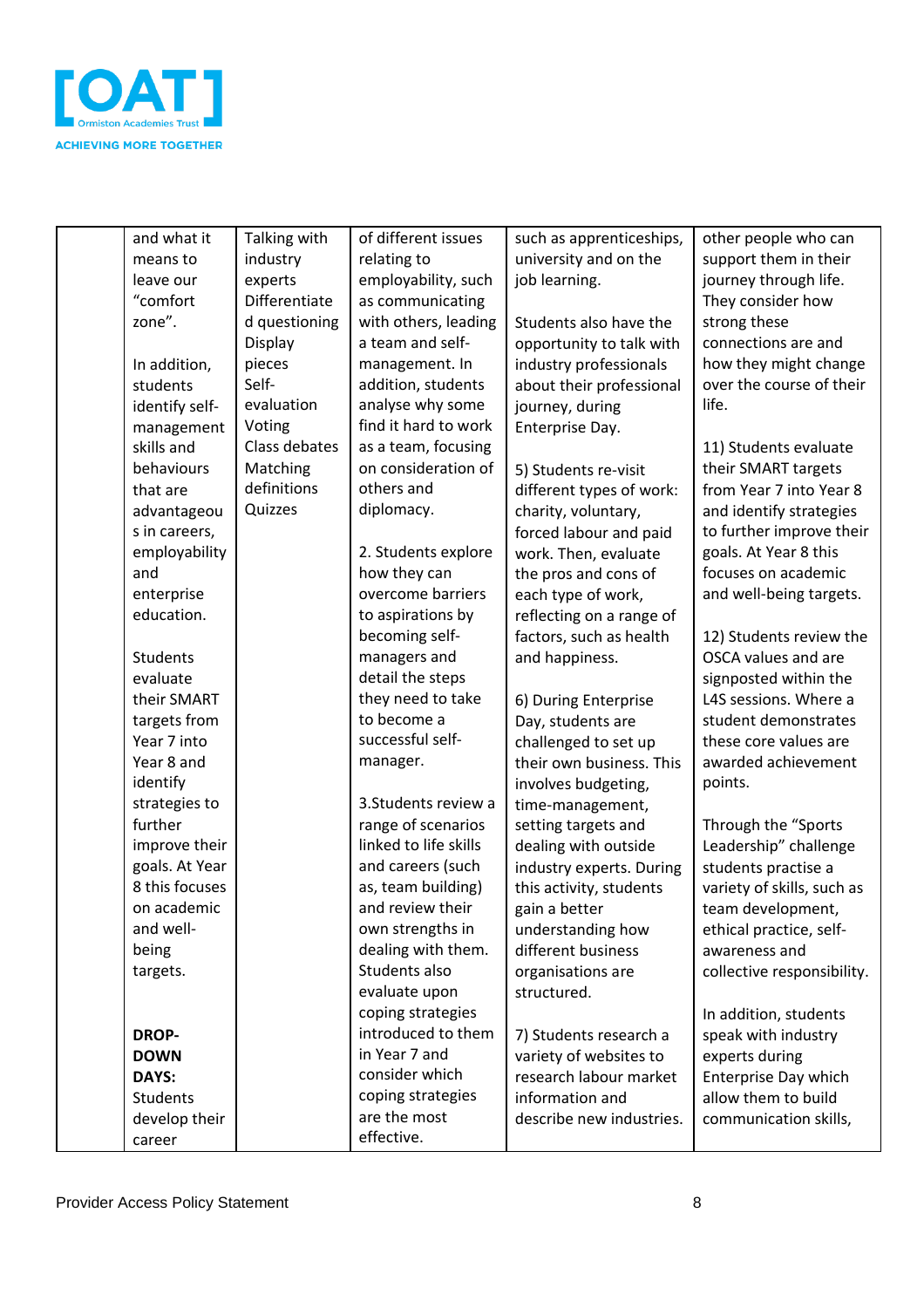

| management      |  | 8) Students explore                               | creativity and                                 |
|-----------------|--|---------------------------------------------------|------------------------------------------------|
|                 |  | discrimination,                                   | enterprise.                                    |
| employability   |  | prejudice and                                     |                                                |
| and             |  | stereotypes, in a range                           | 13) Students learn                             |
| enterprise      |  | of context. For example,                          | about financial                                |
| skills through  |  | disability, gender                                | transactions, budgeting                        |
| the "Sports     |  | inequality, racism, anti-                         | and saving, income and                         |
| Leadership"     |  | Semitism and                                      | expenditure, TAX and                           |
| challenge.      |  | homophobia.                                       | National Insurance.                            |
| This activity   |  |                                                   |                                                |
| requires        |  | In addition, students                             | 14) Students look at                           |
| students to     |  | explore how laws                                  | case studies which                             |
| practise a      |  | protect them. This                                | explore next steps.                            |
| variety of      |  | includes: Human Rights,                           |                                                |
| skills, such as |  | Equality Act, Children's                          | 15) Students regularly                         |
| team            |  | Rights. Students use                              |                                                |
| development     |  | these laws to consider                            | review their next steps                        |
| , ethical       |  | what issues would arise                           | using a combination of                         |
| practice, self- |  | if they were not in                               | self-reflection, tutor                         |
| awareness       |  | place.                                            | input and class<br>discussions.                |
| and             |  |                                                   |                                                |
| collective      |  |                                                   |                                                |
| responsibility  |  | 9) Students look at the                           | 16) During Enterprise                          |
| . In addition,  |  |                                                   | Day, students prepare                          |
| students        |  | <b>British Law regarding</b><br>employment age to | and present their<br>innovative ideas to their |
| analyse why     |  | debate "Why do we                                 |                                                |
| some find it    |  | have a legal age on the                           | peers and industry                             |
| hard to work    |  | right to work?"                                   | experts.                                       |
| as a team,      |  |                                                   |                                                |
| focusing on     |  |                                                   | 17) In Year 8 students                         |
| consideratio    |  |                                                   | engage with strategies                         |
| n of others     |  |                                                   | to explore growth mind-                        |
| and             |  |                                                   | sets, resilience.                              |
| diplomacy.      |  |                                                   |                                                |
|                 |  |                                                   |                                                |
|                 |  |                                                   |                                                |
|                 |  |                                                   |                                                |
|                 |  |                                                   |                                                |
|                 |  |                                                   |                                                |
|                 |  |                                                   |                                                |
|                 |  |                                                   |                                                |
|                 |  |                                                   |                                                |
|                 |  |                                                   |                                                |
|                 |  |                                                   |                                                |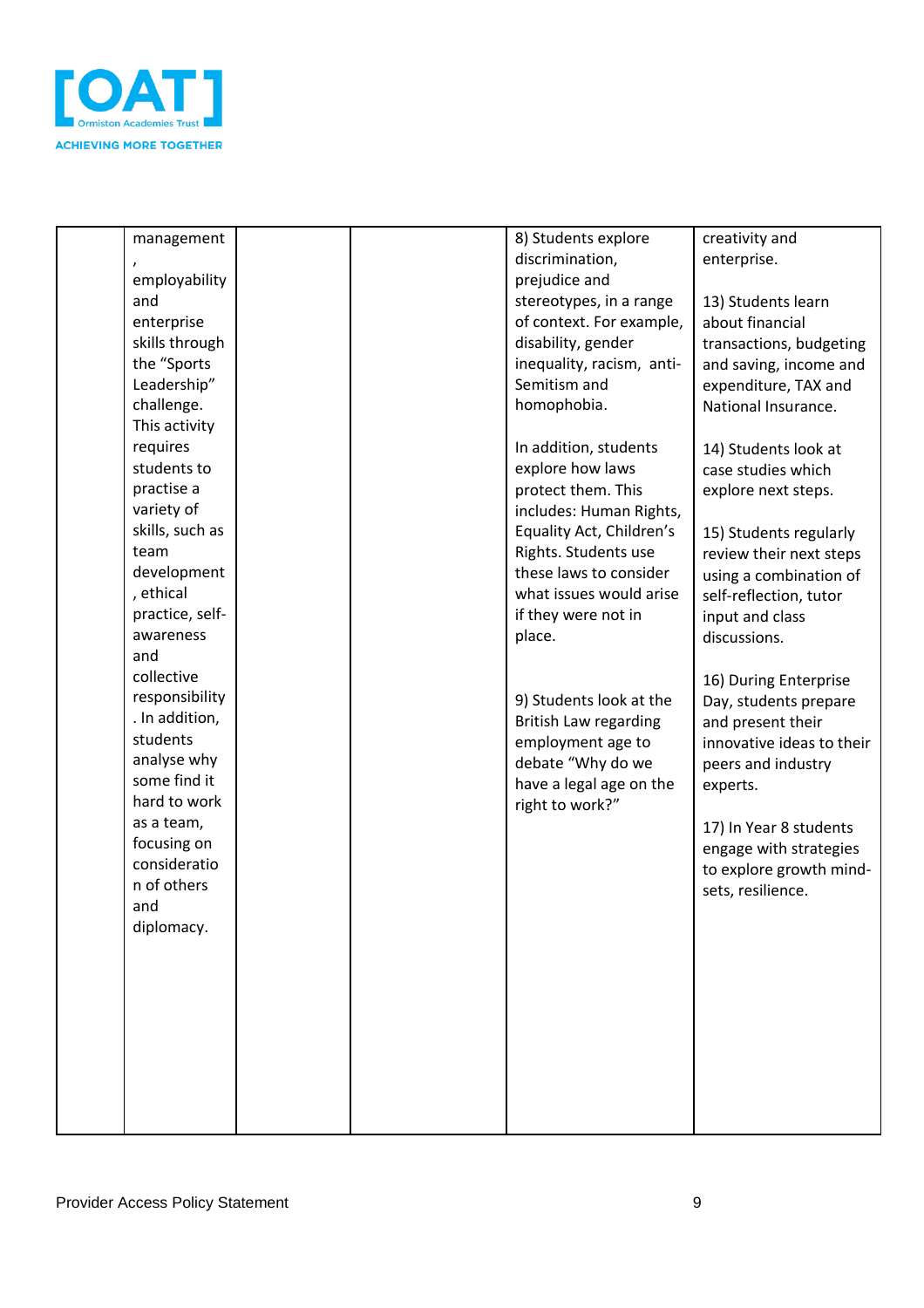

| 9 | L <sub>4</sub> S | Group/paired  | 1) Students            | 4) Students explore the  | 10) Students are         |
|---|------------------|---------------|------------------------|--------------------------|--------------------------|
|   | <b>SESSIONS:</b> | discussions   | evaluate their self-   | different routes to a    | signposted to career     |
|   | <b>Students</b>  | Case studies  | confidence and         | range of careers, such   | links within L4S         |
|   | explore how      | Talking with  | self-esteem            | as apprenticeships,      | sessions. This gives     |
|   | they can         | industry      | regarding a number     | college/university       | them an opportunity to   |
|   | overcome         | experts       | of different issues    | routes and on the job    | seek face-to-face        |
|   | barriers to      | Differentiate | relating to            | learning.                | guidance from teachers,  |
|   | aspirations      | d questioning | employability, such    |                          | as well as specific      |
|   | by               | Display       | as communicating       | Students also have the   | websites to visit.       |
|   | developing       | pieces        | with others, leading   | opportunity to talk with |                          |
|   | interpersonal    | Self-         | a team and self-       | industry professionals   | 11) Students evaluate    |
|   | skills and       | evaluation    | management.            | about their professional | their SMART targets      |
|   | considering      | Voting        | Students then apply    | journey, during          | from KS3 going into KS4  |
|   | how these        | Class debates | their review to        | Enterprise Day.          | and identify strategies  |
|   | skills will      | Matching      | challenges they        |                          | to further improve their |
|   | benefit them     | definitions   | may experience at      | 5) Students review       | goals. At Year 9 this    |
|   | moving           | Quizzes       | KS4, in order to       | different types of work: | focuses on transition    |
|   | towards KS4      |               | begin thinking         | charity, voluntary,      | into GCSE level.         |
|   | and beyond.      |               | about ways to          | forced labour and paid   |                          |
|   |                  |               | overcome these         | work. Then, analyse the  | 12) Students review the  |
|   | <b>Students</b>  |               | issues.                | pros and cons of each    | OSCA values and are      |
|   | evaluate         |               |                        | type of work, reflecting | signposted within the    |
|   | their SMART      |               | 2. Students explore    | on a range of factors,   | L4S sessions. Where a    |
|   | targets from     |               | how they can           | such as health and       | student demonstrates     |
|   | KS3 going        |               | overcome barriers      | happiness, as well as,   | these core values are    |
|   | into KS4 and     |               | to aspirations by      | considering factors of   | awarded achievement      |
|   | identify         |               | developing             | their own.               | points.                  |
|   | strategies to    |               | interpersonal skills   |                          |                          |
|   | further          |               | and considering        | 6) During Enterprise     | In addition, students    |
|   | improve their    |               | how these skills will  | Day, students are        | engage with activities   |
|   | goals. At Year   |               | benefit them           | challenged to set up     | that allow them to       |
|   | 9 this focuses   |               | moving towards         | their own business. This | explore: a) what we      |
|   | on transition    |               | KS4.                   | involves budgeting,      | mean by "careers" b)     |
|   | into GCSE        |               |                        | time-management,         | what skills make you     |
|   | level.           |               | 3. Students review     | setting targets and      | employable c) how to     |
|   |                  |               | and create a range     | dealing with outside     | apply for a job d) what  |
|   |                  |               | of scenarios linked    | industry experts. During | apprenticeships are.     |
|   | <b>DROP-</b>     |               | to life skills and     | this activity, students  |                          |
|   | <b>DOWN</b>      |               | careers (such as,      | gain a better            |                          |
|   | DAYS:            |               | interpersonal          | understanding how        | Additionally, students   |
|   | There is a       |               | skills). Students also | different business       | speak with industry      |
|   | comprehensi      |               | evaluate upon          |                          |                          |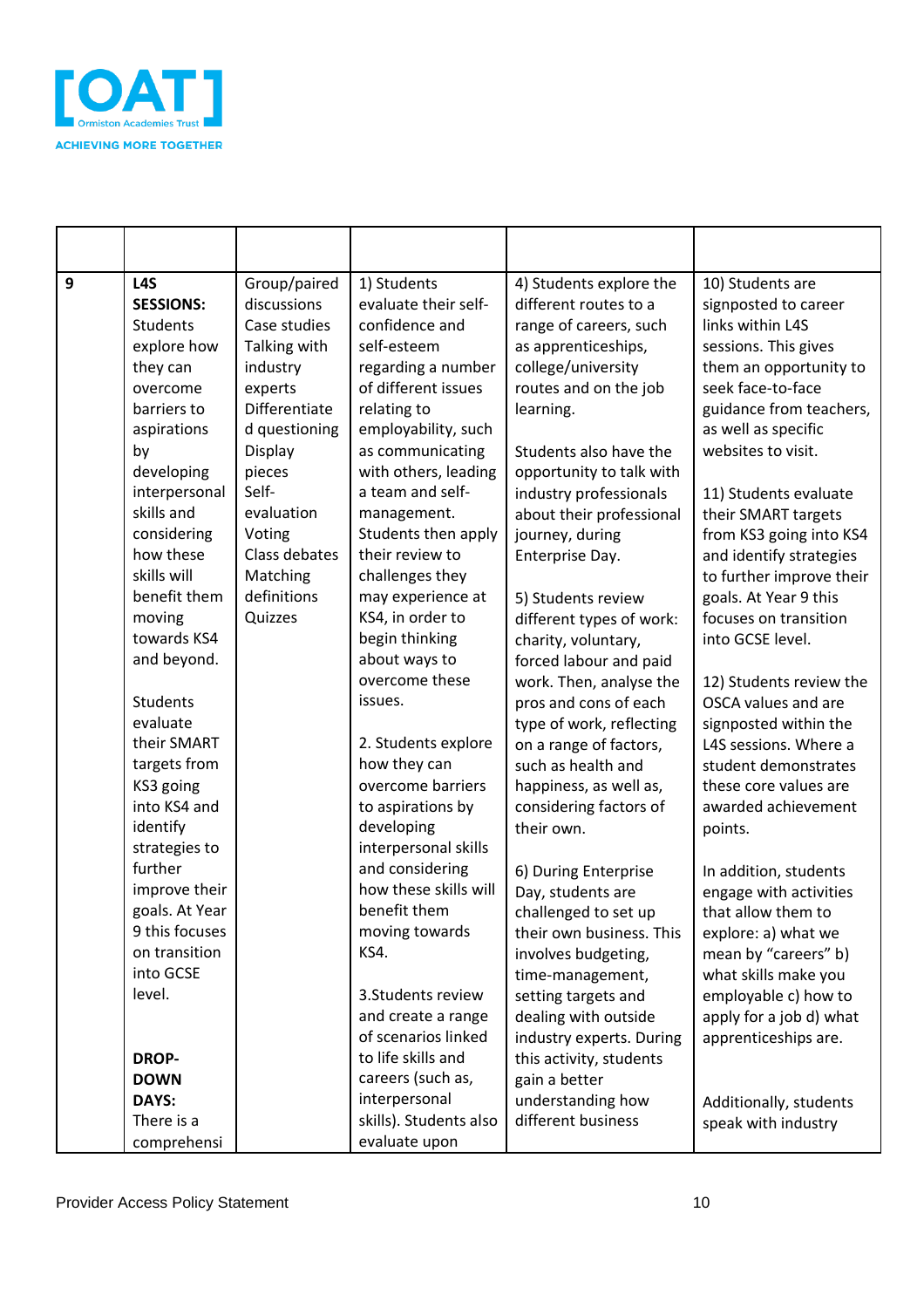

| ve coverage     | coping strategies   | organisations are          | experts during            |
|-----------------|---------------------|----------------------------|---------------------------|
| on "careers"    | introduced to them  | structured.                | Enterprise Day which      |
| at this         | in Year 7 and 8 to  |                            | allow them to build       |
| important       | consider which      | 7) Students research a     | communication skills,     |
| transition      | coping strategies   | variety of websites to     | creativity and            |
| point in their  | they can carry onto | research labour market     | enterprise.               |
| academic        | <b>KS4.</b>         |                            |                           |
| life.           |                     | information and identify   |                           |
|                 |                     | new industries.            |                           |
|                 |                     |                            | 13) Students learn        |
| Students        |                     | 8) Students revisit topics | about debt, accounts,     |
| engage with     |                     | about discrimination,      | savings, loans and        |
| activities that |                     | prejudice and              | financial transactions.   |
| allow them      |                     | stereotypes, in a range    |                           |
| to explore: a)  |                     | of context. For example,   | 14) Students consider     |
| what we         |                     | disability, gender         | how the demands of        |
| mean by         |                     | inequality, racism, anti-  | KS4 differs from KS3      |
| "careers" b)    |                     | Semitism and               | and                       |
| what skills     |                     | homophobia.                | consider the              |
| make you        |                     |                            | opportunities available   |
| employable      |                     | In addition, students      | to them at KS4 and how    |
| c) how to       |                     | explore how laws           | they can take advantage   |
| apply for a     |                     |                            |                           |
|                 |                     | protect them. This         | of these opportunities.   |
| job d) what     |                     | includes: Human Rights,    |                           |
| apprenticeshi   |                     | Equality Act, Children's   | 15) Students regularly    |
| ps are.         |                     | Rights.                    | review their next steps   |
|                 |                     |                            | using a combination of    |
|                 |                     | 9) Students study British  | self-reflection, tutor    |
|                 |                     | Law regarding              | input and class           |
|                 |                     | employment. They           | discussions.              |
|                 |                     | debate "Is British Law     |                           |
|                 |                     | on employment out of       | 16) During Enterprise     |
|                 |                     | date?"                     | Day, students prepare     |
|                 |                     |                            | and present their         |
|                 |                     |                            | innovative ideas to their |
|                 |                     |                            |                           |
|                 |                     |                            | peers and industry        |
|                 |                     |                            | experts.                  |
|                 |                     |                            |                           |
|                 |                     |                            | 17) In Year 9 students    |
|                 |                     |                            | engage with transition    |
|                 |                     |                            | activities to prepare     |
|                 |                     |                            | them for change at KS4.   |
|                 |                     |                            | They consider: how to     |
|                 |                     |                            | become independent        |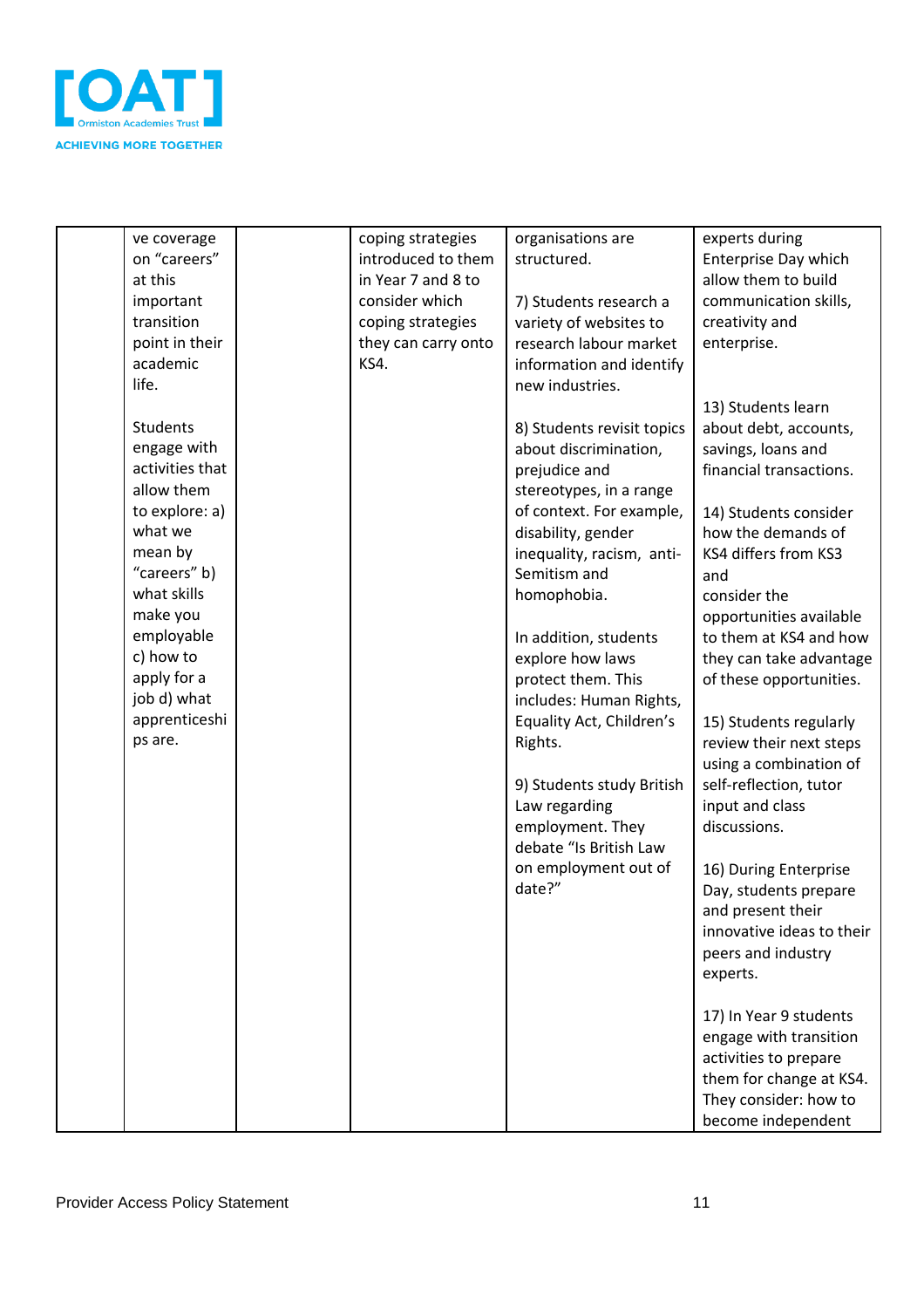

|    |                  |               |                      |                           | learners and self-       |
|----|------------------|---------------|----------------------|---------------------------|--------------------------|
|    |                  |               |                      |                           | managers.                |
|    |                  |               |                      |                           |                          |
|    |                  |               |                      |                           |                          |
|    |                  |               |                      |                           |                          |
|    |                  |               |                      |                           |                          |
|    |                  |               |                      |                           |                          |
|    |                  |               |                      |                           |                          |
| 10 | L <sub>4</sub> S | Mock          | 1) Students explore  | 4) Students consider      | 10) Students are         |
|    | <b>SESSIONS:</b> | interviews    | their key            | long-term goals to help   | signposted to career     |
|    | <b>Students</b>  | Group/paired  | employability skills | them attain a career in a | links within L4S         |
|    | make links       | discussions   | and rate them on a   | variety of sectors.       | sessions. This gives     |
|    | between          | Talking with  | confidence scale.    | In addition, students     | them an opportunity to   |
|    | careers and      | industry      |                      | explore the demands       | seek face-to-face        |
|    | further          | experts       | 2) Students          | that a career can have    | guidance from teachers,  |
|    | education. In    | Case studies  | evaluate their       | on their mental-well-     | as well as specific      |
|    | doing so,        | Differentiate | <b>SMART targets</b> | being.                    | websites to visit.       |
|    | students         | d questioning | from KS3 into KS4    |                           |                          |
|    | explore a        | Display       | and identify         | 5) Students consider the  | 11) Students complete    |
|    | range of         | pieces        | strategies to        | advantages of             | CV writing where they    |
|    | career           | Self-         | further improve      | apprenticeship over       | consider their strengths |
|    | options and      | evaluation    | their goals. At Year | traditional routes to     | and weaknesses.          |
|    | consider how     | Voting        | 10 this focuses on   | employment.               |                          |
|    | further          | Class debates | Academic progress    |                           | 12) Students speak with  |
|    | education        | Matching      | and character        | 6) Students gain an       | industry experts during  |
|    | can help         | definitions   | building.            | insight into how          | Enterprise Day which     |
|    | access these     | Quizzes       |                      | businesses are            | allow them to evaluate   |
|    | careers.         |               | 3) Students explore  | structured, during        | and reflect upon their   |
|    |                  |               | different sectors of | Enterprise Day. On the    | communication skills,    |
|    | In addition,     |               | employment and       | day students are          | creativity and           |
|    | students         |               | consider their own   | challenged to set up      | enterprise.              |
|    | consider the     |               | strengths and        | their own business. This  |                          |
|    | importance       |               | weaknesses for       | involves budgeting,       | 13) Students explore     |
|    | of goal          |               | each type of job.    | time-management,          | financing, budgeting     |
|    | setting          |               |                      | setting targets and       | and tax and savings.     |
|    | (SMART) and      |               |                      | dealing with outside      |                          |
|    | the              |               |                      | industry experts.         | 14) Students use a       |
|    | significance     |               |                      |                           | variety of websites to   |
|    | of long-term     |               |                      | 7) Students research a    | explore different career |
|    | goal setting.    |               |                      | variety of websites to    | opportunities, including |
|    | Additionally,    |               |                      | research labour market    | apprenticeships.         |
|    | students gain    |               |                      | information and           |                          |
|    | access to NCS    |               |                      | evaluate new industries   |                          |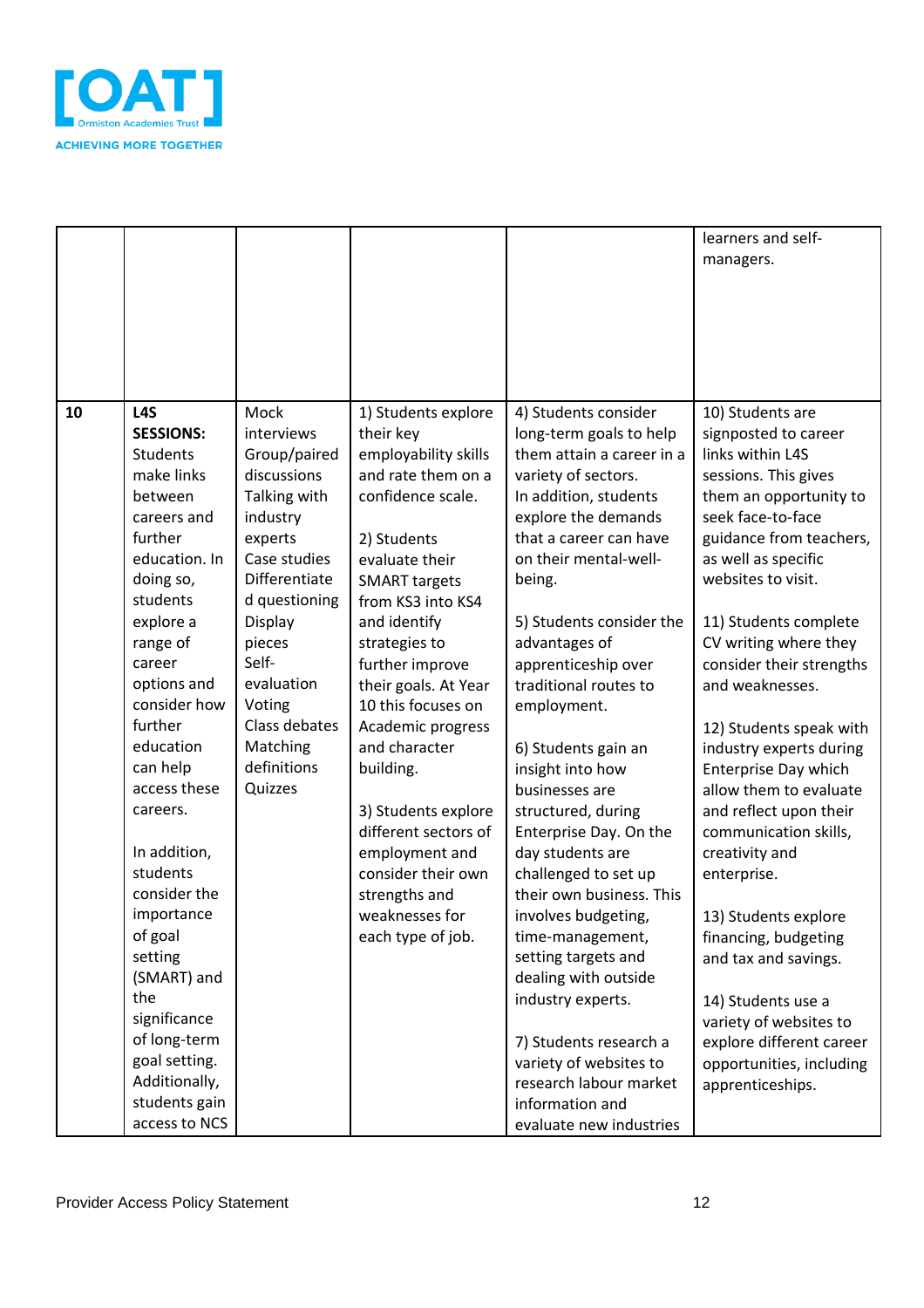

|    | to learn<br>about<br>"apprentices<br>hips".<br><b>DROP-</b><br><b>DOWN</b><br>DAYS:<br><b>Students</b><br>compete in<br>an<br>"Enterprise<br>Day<br>Challenge"                                |                             |                               | that are emerging and<br>might yield new jobs for<br>them in the future.<br>8) Students explore<br>what the Equality Act<br>2010 is and how it<br>protects them.<br>9) Students consider<br>what is meant by rights<br>and responsibilities in<br>British Law, how it<br>applies to life in school | 15) Students explore<br>case studies on making<br>appropriate choices and<br>consider the<br>consequences of these<br>choices.<br>16) Students engage<br>with the meaning of<br>discrimination and<br>equality. They consider<br>how the Equality Act<br>2010 protects them.<br>They also look at real                                                           |
|----|-----------------------------------------------------------------------------------------------------------------------------------------------------------------------------------------------|-----------------------------|-------------------------------|----------------------------------------------------------------------------------------------------------------------------------------------------------------------------------------------------------------------------------------------------------------------------------------------------|------------------------------------------------------------------------------------------------------------------------------------------------------------------------------------------------------------------------------------------------------------------------------------------------------------------------------------------------------------------|
|    | which<br>involves<br>developing<br>key<br>employability<br>skills such as<br>effective<br>communicati<br>on, team<br>work,<br>entrepreneur<br>ship,<br>initiative<br>ideas and<br>creativity. |                             |                               | and then reflect on how<br>this would impact them<br>on a practical level<br>during their Work<br>Experience placement.                                                                                                                                                                            | life dilemmas, to<br>consider their<br>responses to<br>challenging situations.<br>17) Students track their<br>development<br>throughout the school<br>year through "Skills<br>Evaluation". This helps<br>students to track their<br>progress in key skills<br>such as communication<br>and problem solving, in<br>order to and prepare<br>for further education. |
| 11 | L <sub>4</sub> S<br><b>SESSIONS:</b>                                                                                                                                                          | Group/paired<br>discussions | 1) Students<br>complete self- | 4) Students review their<br>long-term goals to help                                                                                                                                                                                                                                                | 10) Students are<br>signposted to career                                                                                                                                                                                                                                                                                                                         |
|    | <b>Students</b>                                                                                                                                                                               | Case studies                | reflection activities         | them attain a career in a                                                                                                                                                                                                                                                                          | links within L4S                                                                                                                                                                                                                                                                                                                                                 |
|    | consider                                                                                                                                                                                      | Talking with                | to explore their key          | variety of sectors.                                                                                                                                                                                                                                                                                | sessions. This gives                                                                                                                                                                                                                                                                                                                                             |
|    | aspirations                                                                                                                                                                                   | industry                    | characteristics and           | Students also consider                                                                                                                                                                                                                                                                             | them an opportunity to                                                                                                                                                                                                                                                                                                                                           |
|    | for further                                                                                                                                                                                   | experts                     | link them to                  | the impact of different                                                                                                                                                                                                                                                                            | seek face-to-face                                                                                                                                                                                                                                                                                                                                                |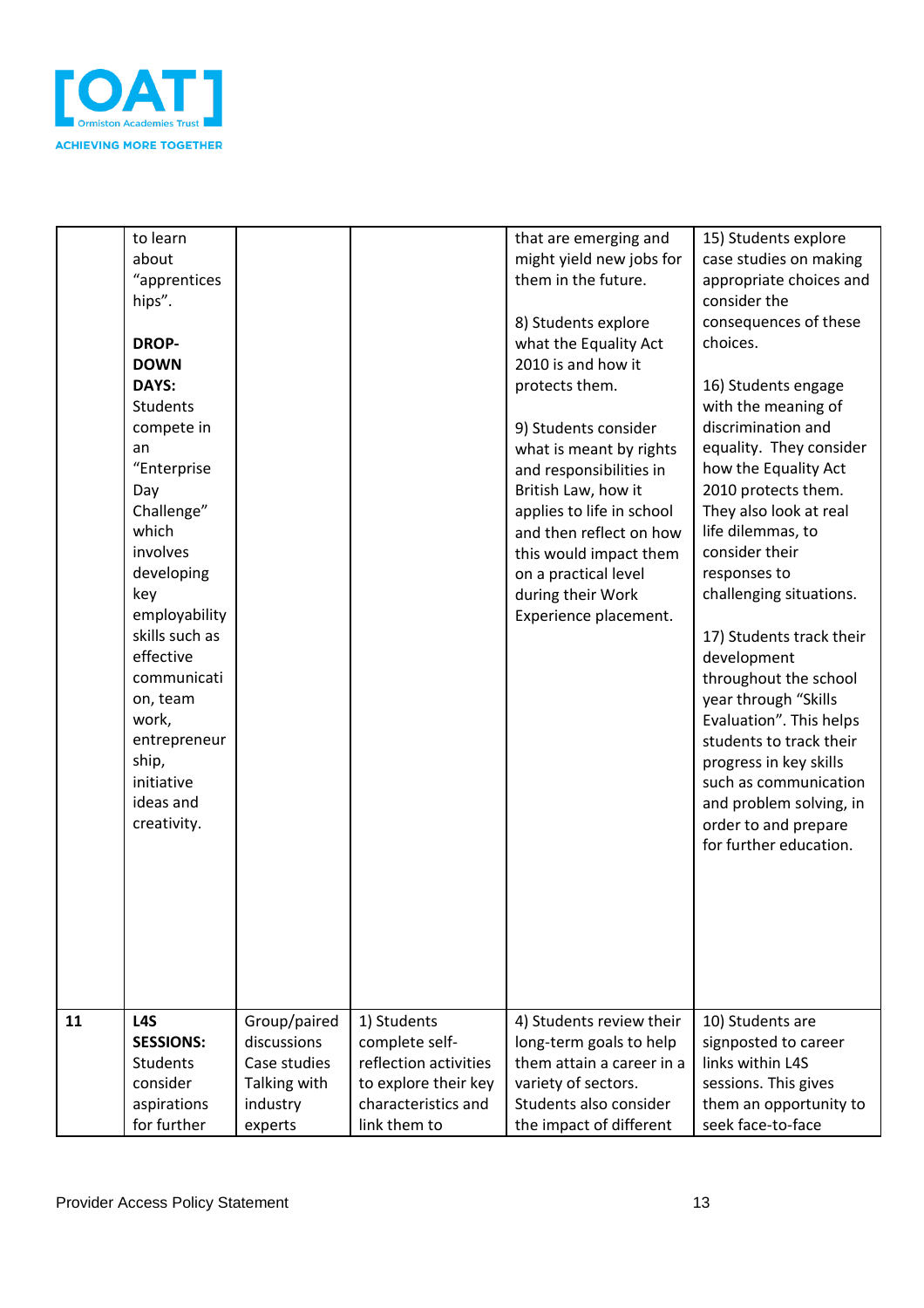

| education<br>and future | Differentiate | employability skills.<br>Students are | types of careers on their    | guidance from teachers,     |
|-------------------------|---------------|---------------------------------------|------------------------------|-----------------------------|
|                         | d questioning |                                       | social life and family life. | as well as specific         |
| careers. In             | Display       | encouraged to rate                    | In addition, students        | websites to visit.          |
| doing so they           | pieces        | their key skills on a                 | self-reflect on the          |                             |
| consider the            | Self-         | confidence scale.                     | demands of careers on        | 11) Students complete       |
| importance              | evaluation    |                                       | their mental-well-being.     | CV writing where they       |
| of sticking to          | Voting        | 2) Students                           |                              | consider their strengths    |
| long-term               | Class debates | evaluate their                        | 5) Students explore a        | and weaknesses.             |
| goals and               | Matching      | <b>SMART targets</b>                  | range of                     |                             |
| making long-            | definitions   | from KS3 into KS4                     | apprenticeships and          | 12) Students speak with     |
| term                    | Quizzes       | and identify                          | consider the advantages      | industry experts during     |
| commitment              |               | strategies to                         | over traditional routes      | <b>Enterprise Day which</b> |
| s. Students             |               | further improve                       | to employment.               | allow them to build         |
| build upon              |               | their goals. At Year                  |                              | communication skills,       |
| key aspects             |               | 11 this focuses on                    | 6) Students gain an          | creativity and              |
| from KS3 and            |               | future steps                          | insight into how             | enterprise.                 |
| Year 10                 |               | towards further                       | businesses are               |                             |
| including,              |               | education and                         | structured, during           | 13) Students explore        |
| resilience,             |               | careers.                              | Enterprise Day. On the       | financing, budgeting,       |
| independent             |               |                                       | day students are             | tax, savings and debt.      |
| learners,               |               | 3) Students explore                   | challenged to set up         |                             |
| growth mind-            |               | different sectors of                  | their own business. This     | 14) Students use a          |
| sets and                |               | employment and                        | involves budgeting,          | variety of websites to      |
| study skills.           |               | review their                          | time-management,             | explore different career    |
| In addition,            |               | strengths and                         | setting targets and          | opportunities, including    |
| students gain           |               | weaknesses.                           | dealing with outside         | apprenticeships.            |
| access to               |               | Students use this                     | industry experts.            |                             |
| "Barclays               |               | review to construct                   |                              | 15) Students study a        |
| LifeSkills" to          |               | applications for                      | 7) Students research a       | range of social             |
| build upon              |               | further education                     | variety of websites to       | dilemmas, such as           |
| their                   |               | and careers.                          | research labour market       | conflict resolution.        |
| understandin            |               |                                       | information and              | Students use these          |
| g of financial          |               |                                       | analyses new industries      | scenarios to consider       |
| issues,                 |               |                                       | that are emerging and        | the consequences of         |
| including               |               |                                       | might yield new jobs for     | choices.                    |
| "earnings               |               |                                       | them in the future.          |                             |
| and                     |               |                                       |                              | 16) Students engage         |
| budgeting".             |               |                                       | 8) Students explore          | with the meaning of         |
|                         |               |                                       | what the Equality Act        | discrimination and          |
| <b>DROP-</b>            |               |                                       | 2010 is and how it           | equality. They consider     |
| <b>DOWN</b>             |               |                                       | protects them.               | how the Equality Act        |
| DAYS:                   |               |                                       |                              | 2010 protects them.         |
| There is a              |               |                                       | 9) Students review what      |                             |
| comprehensi             |               |                                       | is meant by rights and       |                             |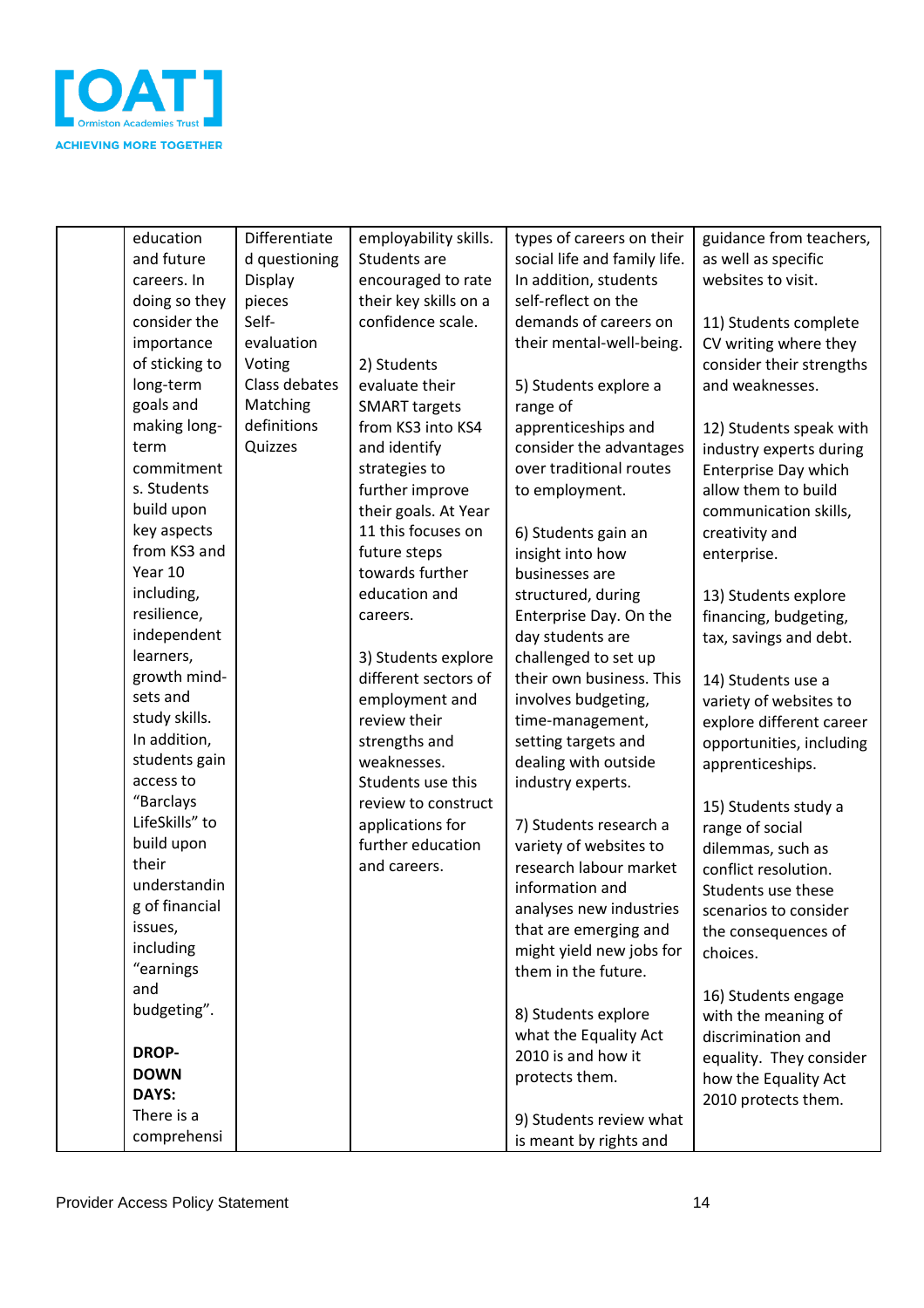

| ve coverage<br>on "careers".<br><b>Students</b><br>engage with<br>mock<br>interviews,<br>attend a<br>careers fair,<br>create their<br>own CV and<br>research<br>possible<br>future<br>careers. In<br>addition,<br>students<br>compete in<br>an<br>"Enterprise<br>Day<br>Challenge"<br>which<br>involves<br>developing<br>key<br>employability<br>skills such as<br>effective<br>communicati<br>on, team<br>work,<br>entrepreneur<br>ship,<br>initiative<br>ideas and<br>creativity. |  | responsibilities in British<br>Law, how it applies to<br>life in school and then<br>reflect what it would<br>like in the world of<br>work. | 17) Students track their<br>development<br>throughout the school<br>year through "Skills<br>Evaluation". This helps<br>students to track their<br>progress in key skills<br>such as communication<br>and problem solving, in<br>order to and prepare<br>for further education. |
|-------------------------------------------------------------------------------------------------------------------------------------------------------------------------------------------------------------------------------------------------------------------------------------------------------------------------------------------------------------------------------------------------------------------------------------------------------------------------------------|--|--------------------------------------------------------------------------------------------------------------------------------------------|--------------------------------------------------------------------------------------------------------------------------------------------------------------------------------------------------------------------------------------------------------------------------------|
|                                                                                                                                                                                                                                                                                                                                                                                                                                                                                     |  |                                                                                                                                            |                                                                                                                                                                                                                                                                                |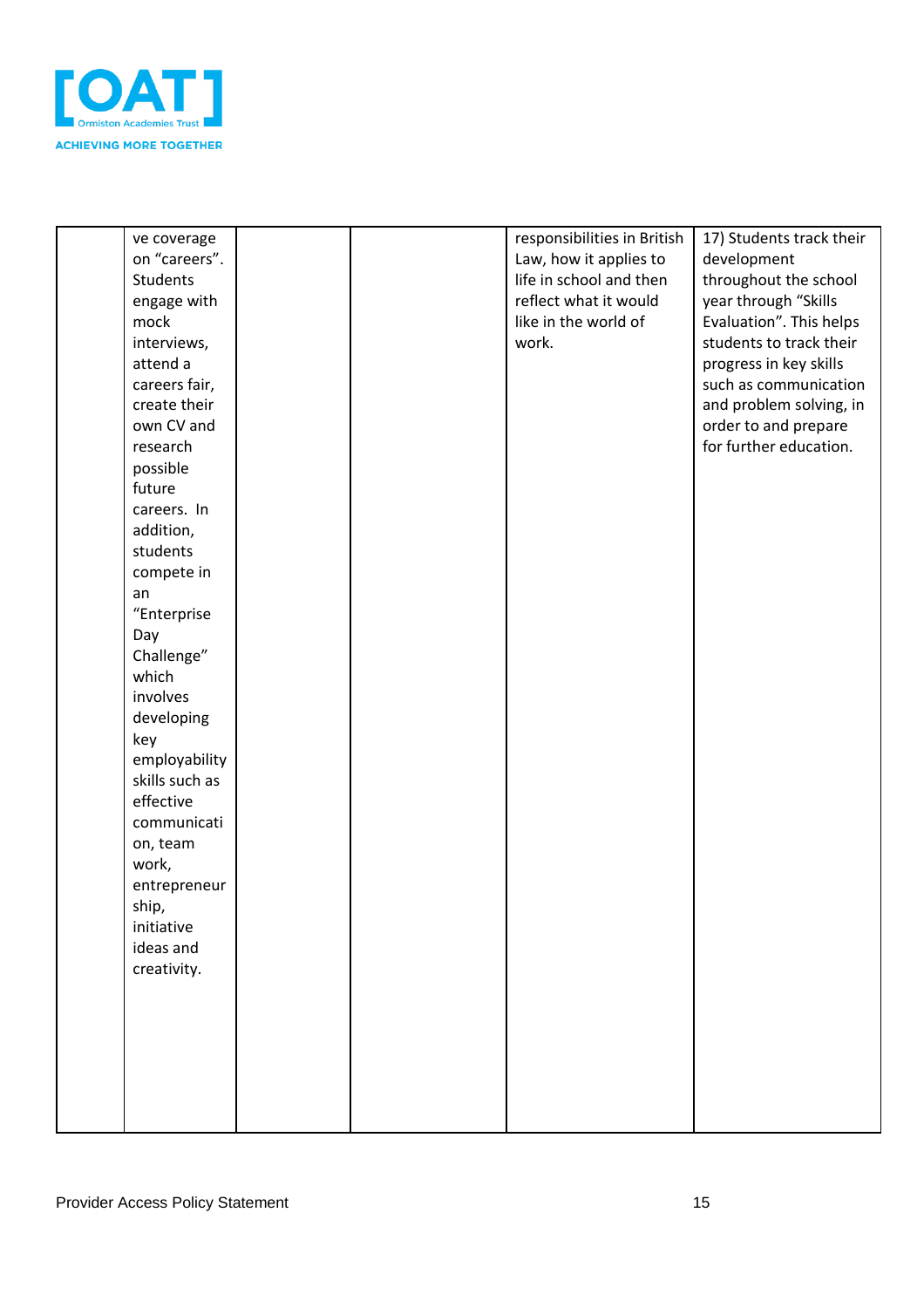

The framework presents learning outcome statements for pupils and students across seventeen important areas of careers, employability and enterprise learning. These statements show progression from Key Stage 2 through to post-16 education.

| Developing yourself through<br>careers, employability and<br>enterprise education          | Learning about careers and<br>the world of work                                                                                                                                                                                                                                                                                            | Developing your career<br>management and<br>employability skills                                                                                                                                                                                                                                                                                                                        |
|--------------------------------------------------------------------------------------------|--------------------------------------------------------------------------------------------------------------------------------------------------------------------------------------------------------------------------------------------------------------------------------------------------------------------------------------------|-----------------------------------------------------------------------------------------------------------------------------------------------------------------------------------------------------------------------------------------------------------------------------------------------------------------------------------------------------------------------------------------|
| Self-awareness<br>1.<br>Self-determination<br>2.<br>3.<br>Self-improvement as<br>a learner | 4. Exploring careers<br>and career<br>development<br>Investigating work<br>5.<br>and working life<br>6. Understanding<br>business and industry<br>7. Investigating jobs<br>and labour market<br>information (LMI)<br>8. Valuing equality,<br>diversity and<br>inclusion<br>9. Learning about safe<br>working practices<br>and environments | 10. Making the most of<br>careers information,<br>advice and guidance<br>11. Preparing for<br>employability<br>12. Showing initiative<br>and enterprise<br>13. Developing personal<br>financial capability<br>14. Identifying choices<br>and opportunities<br>15. Planning and<br>deciding<br>16. Handling<br>applications and<br>interviews<br>17. Managing changes<br>and transitions |

#### **Three core elements of Careers, Employability and Enterprise:**

|        | <b>Autumn Term</b> | Spring Term | <b>Summer Term</b> |
|--------|--------------------|-------------|--------------------|
| Year 8 |                    |             |                    |
|        |                    |             |                    |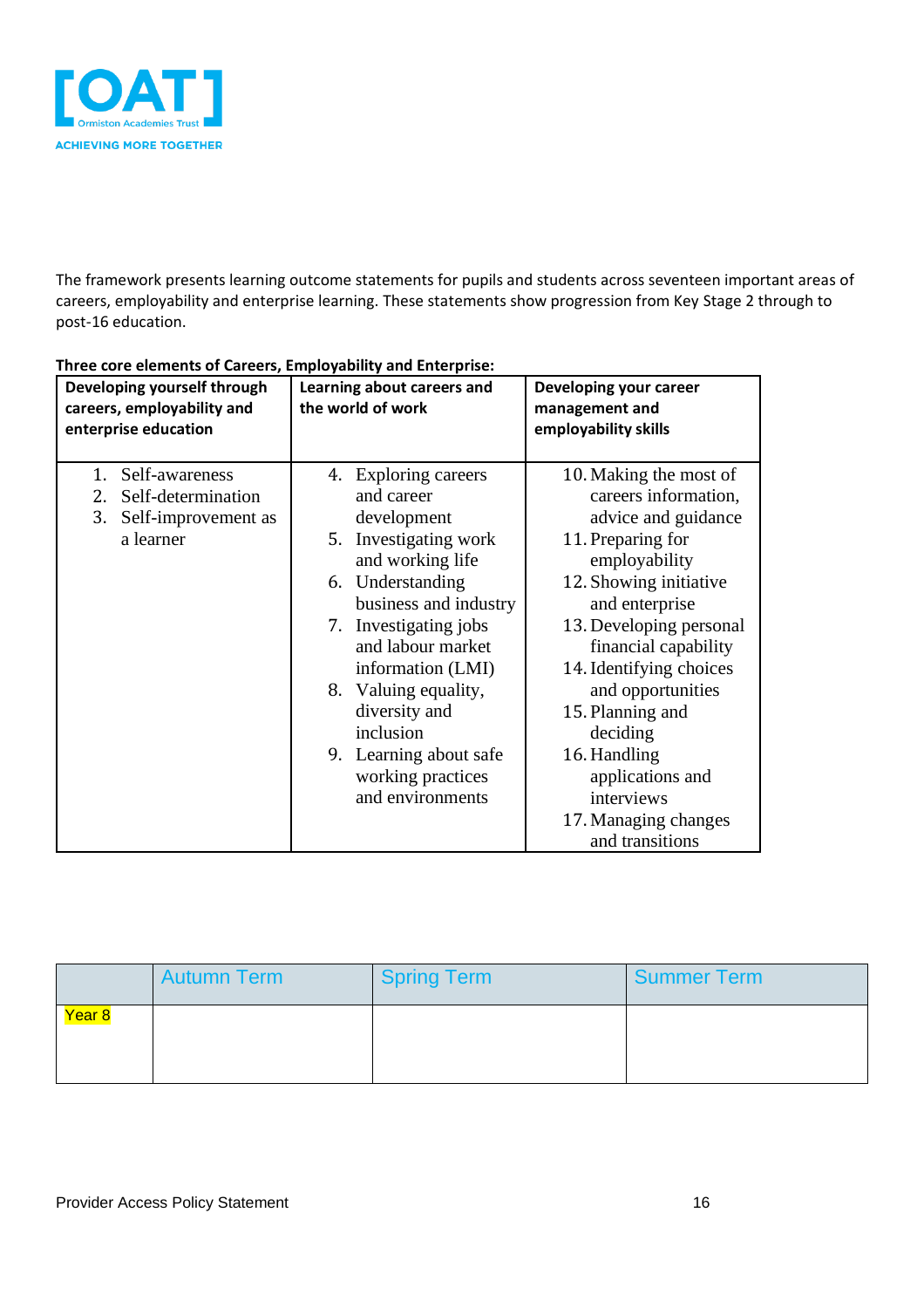

|         | <b>Autumn Term</b> | <b>Spring Term</b> | <b>Summer Term</b> |
|---------|--------------------|--------------------|--------------------|
| Year 9  |                    |                    |                    |
| Year 10 |                    |                    |                    |
| Year 11 |                    |                    |                    |
| Year 12 |                    |                    |                    |
| Year 13 |                    |                    |                    |

- 3.2.2. Please speak to our named Careers Leader to identify the most suitable opportunity for you. The academy is committed to working with other providers to ensure our pupils can make informed decisions about future choices. Where possible, we like to align visits with our programmed calendar of CEIAG.
- 3.2.3. The academy policies on safeguarding and visitors sets out the school's approach to allowing providers into school as visitors to talk to our students. These can be found on the school website.

### <span id="page-16-0"></span>4. Premises and facilities

- 4.1. The school will make the main hall, sports hall, atrium and classrooms or private meeting rooms available for discussions between the provider and students, as appropriate to the activity. The school will also make available projectors and other specialist equipment to support provider presentations. This will all be discussed and agreed in advance of the visit with the Careers Leaders or a member of the academy team.
- 4.2. Providers are welcome to leave or send a copy of their prospectus or other relevant course literature to the academy Careers Leader, who will ensure that this is placed in the appropriate careers area of the academy. This area is available to all students at **break and lunch time.**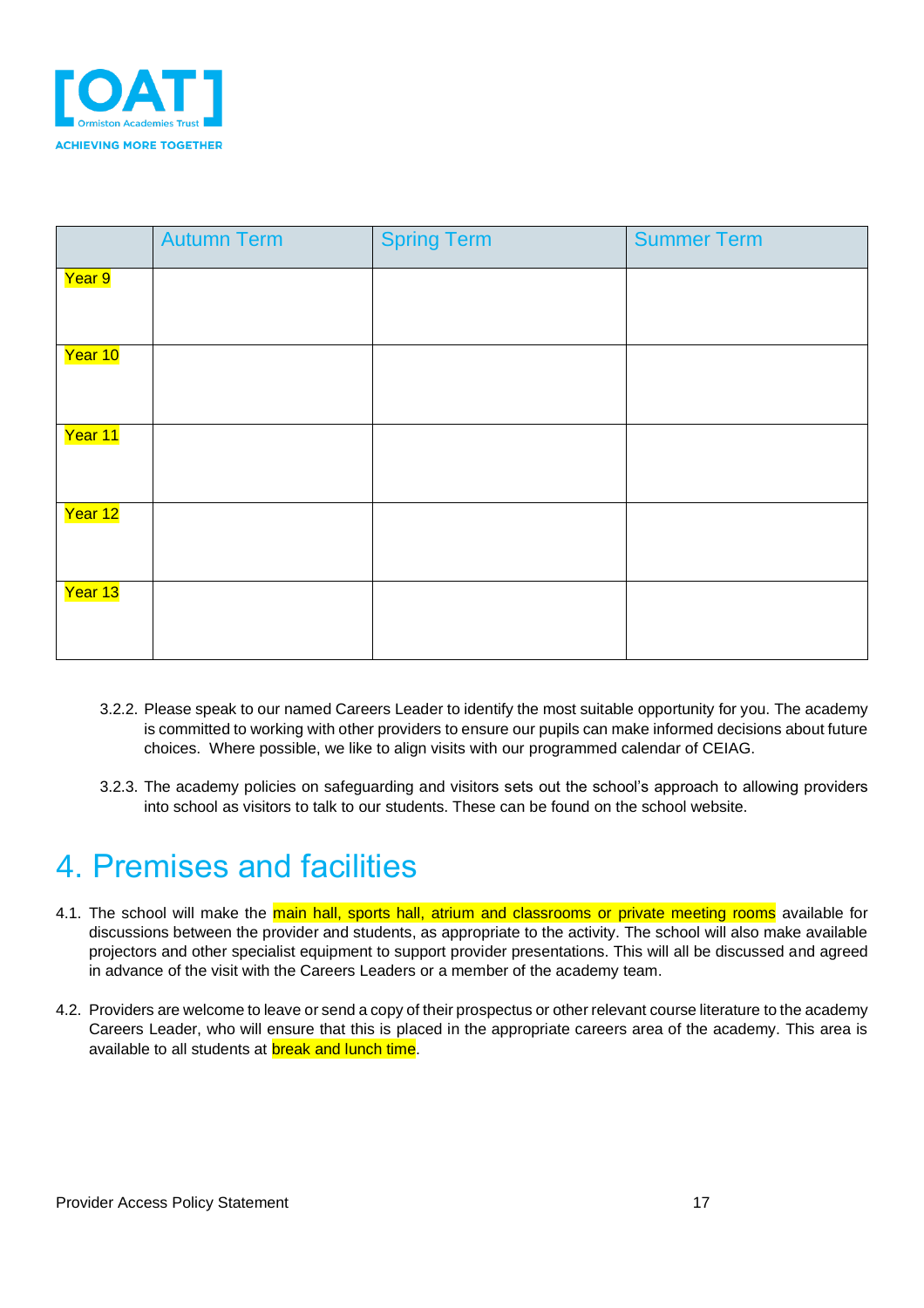

# <span id="page-17-0"></span>Appendix 1

<span id="page-17-1"></span>Exemplar for academy internal guidance only

**This page is an exemplar only for ideas of events/activities that could be in the table for use on page 5.**

**Please delete from the final policy before publication**

|                   | <b>Autumn Term</b>                                                                                                                                                                                                                                                                                                                                                                                                            | <b>Spring Term</b>                                                                                                                                                                                                                                                                                            | <b>Summer Term</b>                                                                                                                                                                                                          |
|-------------------|-------------------------------------------------------------------------------------------------------------------------------------------------------------------------------------------------------------------------------------------------------------------------------------------------------------------------------------------------------------------------------------------------------------------------------|---------------------------------------------------------------------------------------------------------------------------------------------------------------------------------------------------------------------------------------------------------------------------------------------------------------|-----------------------------------------------------------------------------------------------------------------------------------------------------------------------------------------------------------------------------|
| Year <sub>8</sub> | Overview of post 16 options<br>for students and parents, to<br>include: A levels, Applied<br><b>General Qualifications (e.g.,</b><br><b>BTECs)</b> , technical/vocational<br>qualifications.<br>apprenticeships,<br>traineeships, and supported<br>internships<br><b>Event for University</b><br><b>Technical Colleges</b><br><b>Assembly and tutor group</b><br>opportunities<br>Collapsed timetable day for<br>tutor input. | <b>Employer event for students,</b><br>parents - market stall event giving<br>overview of local, regional, and<br>national opportunities and skills<br>requirement<br><b>Meetings with careers adviser</b><br><b>Assembly and tutor group</b><br>opportunities<br>Collapsed timetable day for tutor<br>input. | <b>Technical/vocational tasters at</b><br>local college/s, training<br>providers<br><b>Meetings with careers adviser</b><br><b>Assembly and tutor group</b><br>opportunities<br>Collapsed timetable day for tutor<br>input. |
| Year <sub>9</sub> | <b>Event for providers of</b><br>technical education/<br>apprenticeships to include<br><b>Further Education colleges,</b><br><b>UTCs or Studio schools and</b><br>training providers Meetings<br>with careers adviser<br><b>Careers evening</b><br><b>Assembly and tutor group</b><br>opportunities                                                                                                                           | Meetings with careers adviser<br><b>KS4 options event</b><br><b>Assembly and tutor group</b><br>opportunities<br><b>Options evening</b><br>Collapsed timetable day for tutor<br>input.                                                                                                                        | <b>Technical/vocational tasters at</b><br>local college/s, training<br>providers<br>Meetings with careers adviser<br><b>Assembly and tutor group</b><br>opportunities<br>Collapsed timetable day for tutor<br>input.        |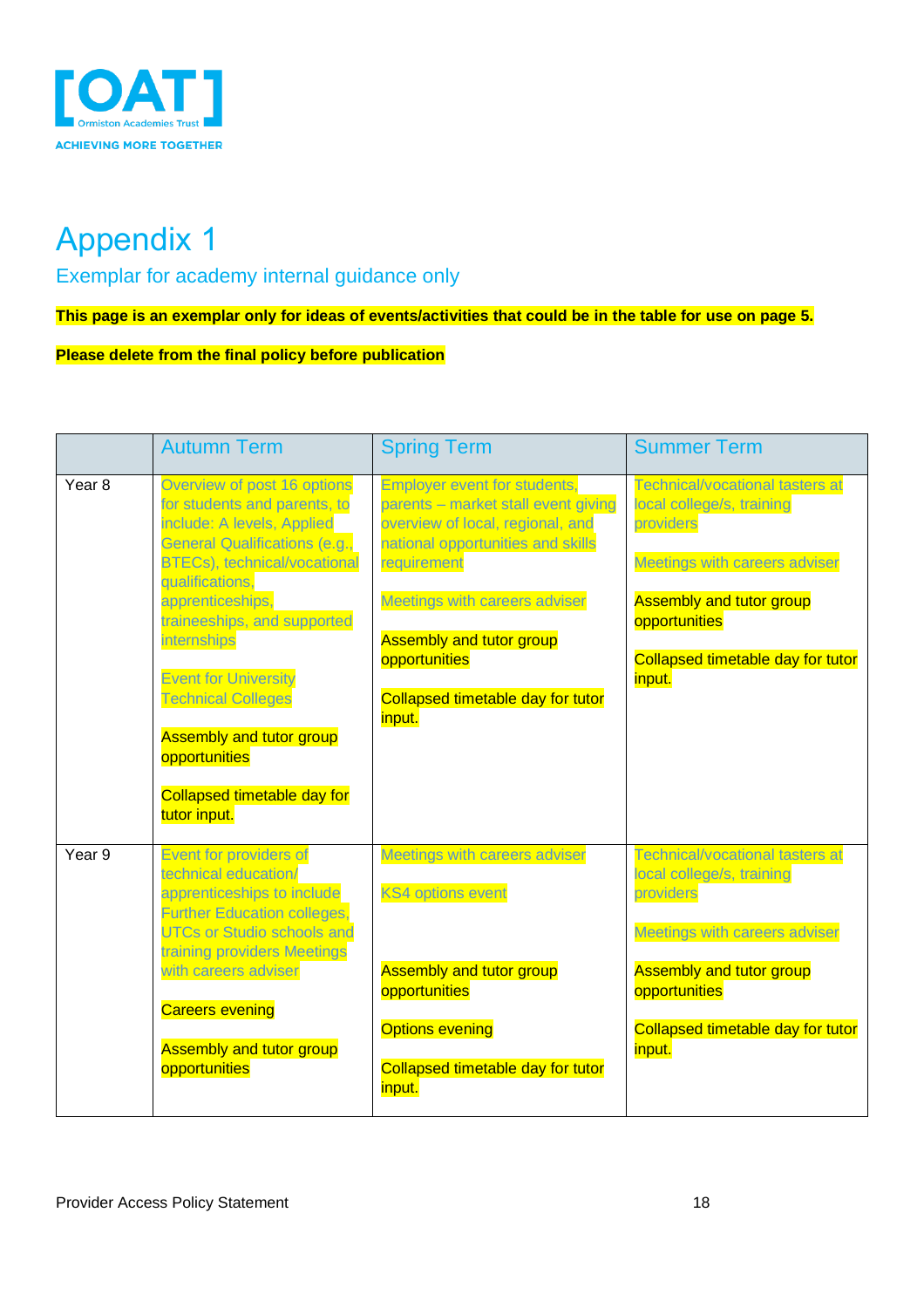

|         | <b>Collapsed timetable day for</b><br>tutor input.                                                                                                                                                                                                   |                                                                                                                       |                                                                       |
|---------|------------------------------------------------------------------------------------------------------------------------------------------------------------------------------------------------------------------------------------------------------|-----------------------------------------------------------------------------------------------------------------------|-----------------------------------------------------------------------|
| Year 10 | Life Skills - work experience<br>preparation sessions                                                                                                                                                                                                | Technical/vocational tasters at<br>local college/s, training providers                                                | Life skills - assembly and tutor<br>group opportunities               |
|         | <b>Meetings with careers</b><br>adviser                                                                                                                                                                                                              | Meetings with careers adviser                                                                                         | Meetings with careers adviser                                         |
|         | <b>Careers Evening</b>                                                                                                                                                                                                                               | <b>Assembly and tutor group</b><br>opportunities                                                                      | <b>Assembly and tutor group</b><br>opportunities                      |
|         | <b>Assembly and tutor group</b><br>opportunities                                                                                                                                                                                                     | Collapsed timetable day for tutor<br>input.                                                                           | Collapsed timetable day for tutor<br>input.                           |
|         | Collapsed timetable day for<br>tutor input.                                                                                                                                                                                                          |                                                                                                                       |                                                                       |
|         |                                                                                                                                                                                                                                                      |                                                                                                                       |                                                                       |
| Year 11 | Post 16 provider open<br>evenings: opportunities to<br><b>visit local Further Education</b><br>and sixth form colleges, other<br>school UTCs, Studio schools<br>and other training providers<br>regarding A level, Applied<br>General, technical and | Post-16 interviews<br><b>Assembly and tutor group</b><br>opportunities<br>Collapsed timetable day for tutor<br>input. | Confirmation of post 16<br>education destinations for all<br>students |
|         | vocational and<br>apprenticeships.                                                                                                                                                                                                                   |                                                                                                                       |                                                                       |
|         | <b>Meetings with careers</b><br>adviser                                                                                                                                                                                                              |                                                                                                                       |                                                                       |
|         | Post 16 applications<br><b>Careers Evening</b>                                                                                                                                                                                                       |                                                                                                                       |                                                                       |
|         | <b>Assembly and tutor group</b><br>opportunities                                                                                                                                                                                                     |                                                                                                                       |                                                                       |
|         | Collapsed timetable day for<br>tutor input.                                                                                                                                                                                                          |                                                                                                                       |                                                                       |